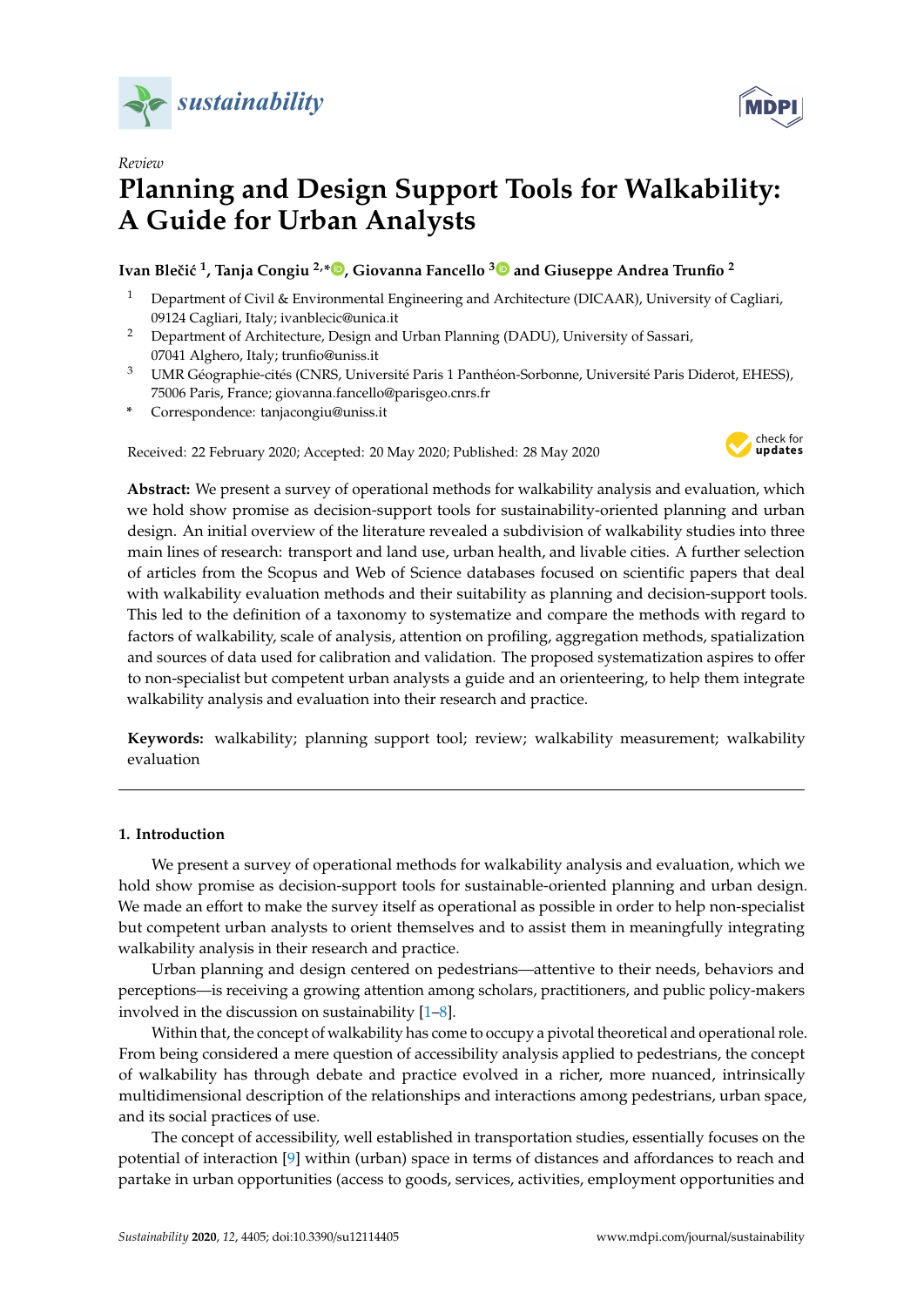engagement in public life). But, to assess how "walkable" a place is, it may not be enough to just observe the distribution and the distances of opportunities in space, perhaps in relation to the configuration of the road network and the available transportation options. A growing body of research points at the need to better and more analytically understand other factors that shape the relationships between individuals and urban space: factors related to the quality of the built environment, its conduciveness to be walked and traversed, its capacity to attract and encourage pedestrian mobility in the everyday life, and in general to stimulate people to use and engage with the city [\[7,](#page-13-3)[10](#page-13-4)[–12\]](#page-13-5). In many of these studies, besides a question of pedestrian accessibility, walkability is presented as an important factor and catalyst of people's wellbeing and of their overall urban capabilities [\[13\]](#page-13-6).

Truth be told, many of the essential ideas condensed in the concept of walkability are far from new. Arguments on their bearing on planning and urban design have been around since the mid-twentieth century, championed by scholars like Jane Jacobs, Kevin Lynch, even Camillo Sitte [\[14](#page-13-7)[–17\]](#page-13-8), and extensively intertwined in the debate on urban quality of life, spatial justice and the right to the city [\[18](#page-13-9)[–20\]](#page-13-10).

What is new, roughly in the last fifteen to twenty years, is the proliferation of attempts to operationalize the concept of walkability, to develop formal metrics, audit protocols, evaluation methods and tools for design and decision support [\[2,](#page-13-11)[21](#page-14-0)[–26\]](#page-14-1). In addition to the growing interest within the theoretical debate, this operational turn was certainly spurred, on one hand, by the increased availability of open geodata, by the development of processing tools and computational techniques, and by the greater capacities of nowadays computer; and, on the other hand, it was motivated by the growing need for effective tools (and models) to support urban planning and decision-making processes concerning alternative spatial development strategies.

The literature on walkability is abundant and includes several survey and review articles [\[3,](#page-13-12)[23](#page-14-2)[–25,](#page-14-3)[27–](#page-14-4)[29\]](#page-14-5). With respect to the available survey studies, the specific focus of this work is to provide as much an operational guidance to urban analysts. Therefore, the selection and the systematization of methods and tools for walkability assessment in this study is grounded on a set of criteria (multidimensionality, operationality, transferability and usability, which we describe below), in order to provide orienteering and guidance on those methods and tools we believe may prove to be of the greatest interest and most readily off-the-shelf for use as tools for planning decision and design support.

The paper is structured as follows: in Section [2](#page-1-0) we describe different lines of research that characterize the body of literature on walkability and the spatial factors most often employed in walkability assessments. In Section [3](#page-3-0) we present the overall design and the procedure we employed to select walkability evaluation methods for our survey, based on the criteria of multidimensionality, operationality, transferability and usability. Section [4](#page-5-0) illustrates the taxonomy we developed to categorize and compare the selected methods for walkability analysis and evaluation. The primary output of the survey is the summary table of the selected methods classified according to the proposed taxonomy, which we report at the end of Section [4.](#page-5-0) A discussion of the results of the classification is proposed in Section [5,](#page-11-0) before some concluding remarks.

## <span id="page-1-0"></span>**2. Theoretical Background**

## *2.1. Lines of Research on Walkability, A Primer*

Within the growing body of literature on walkability we can distinguish three lines of investigation, although overlapping abounds and thrive.

One first large set of studies focuses on examining the relationships between the walking behaviors and the features of physical environment (e.g., see [\[2,](#page-13-11)[16,](#page-13-13)[29](#page-14-5)[–37\]](#page-14-6)).

The working hypothesis here is that features of the built environment influence how people choose to travel to work, for leisure, and for active transportation. Positive associations between physical environment and active transportation were found in different geographical contexts, as reported in several reviews articles [\[25,](#page-14-3)[28,](#page-14-7)[29,](#page-14-5)[38\]](#page-14-8).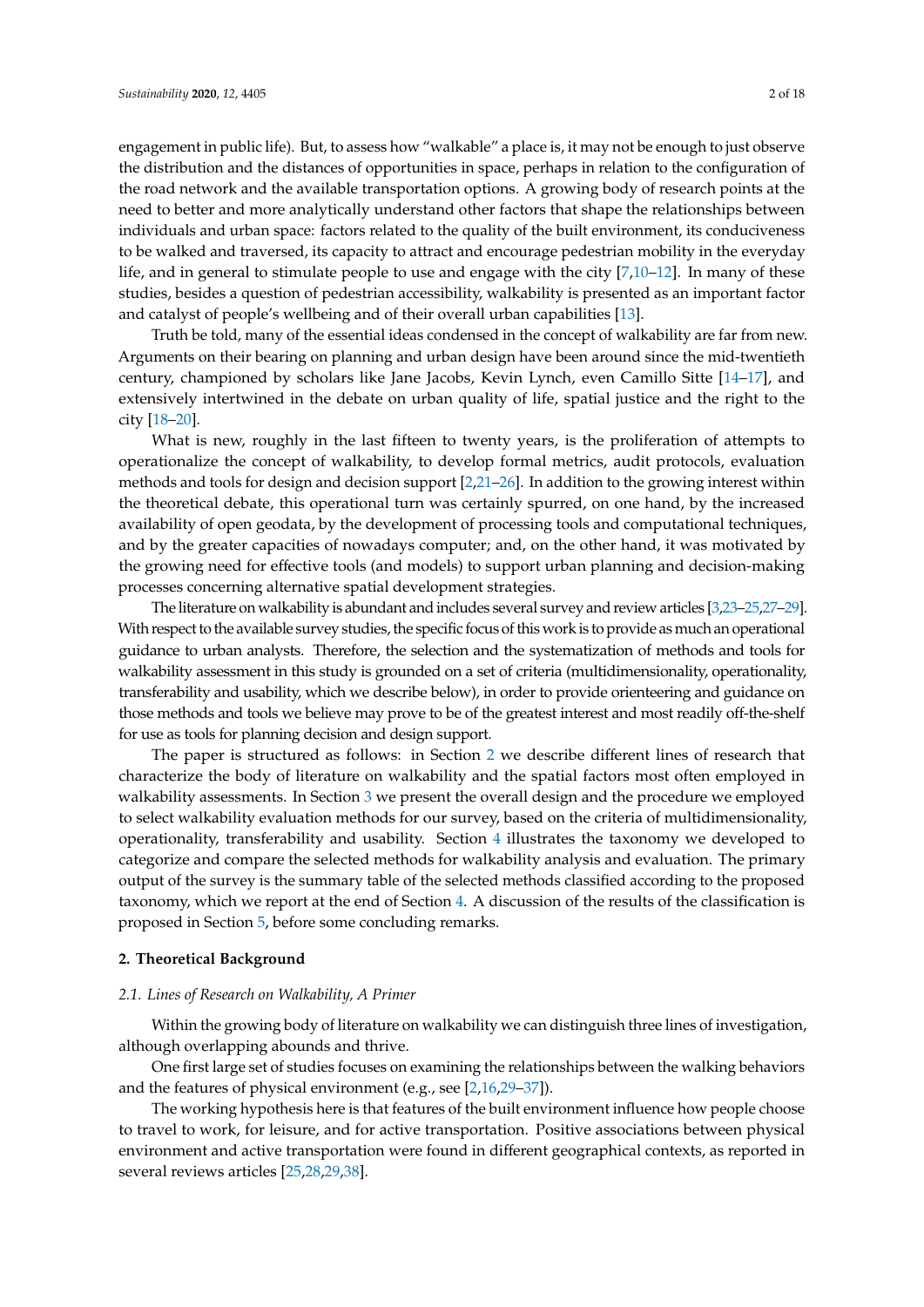Some studies further investigate the connections between walking behavior, built environment and health [\[39–](#page-14-9)[42\]](#page-14-10). For example, Van Dyck et al. [\[43](#page-15-0)[,44\]](#page-15-1) found that overall walkability and residential density were positively associated with physical activity. Other studies found positive relations between built environment and physical and mental health, as well as life satisfaction [\[27,](#page-14-4)[45\]](#page-15-2). Sundquist et al. [\[46\]](#page-15-3) analyzed moderate to vigorous physical activity and found an association between the frequency of the physical activity and the neighborhood walkability in a Swedish context. Frank et al. [\[4\]](#page-13-14) assessed how levels of physical activity are related to the measurable aspects of the physical environment near the participant's home, and found that individuals in the highest walkability quartile neighborhoods were 2.4 times more likely to do more than 30 minutes of physical activity per day. The relationship between traffic safety environmental determinants and health was also investigated and gave evidence to various features that influence the risk of pedestrian accidents and hence people's propension to walk [\[47,](#page-15-4)[48\]](#page-15-5).

A second line of research explores the importance of individual differences, subjective values, and preferences for their behavior and perceptions as pedestrians. It stands as an important body of research since it contributes to the understanding of factors different individuals assign importance to for their walk experience [\[49](#page-15-6)[–51\]](#page-15-7). Furthermore, the study of differences in individual characteristics and needs helps to understand how people's abilities influence their use of urban space and their life in cities. In this group, we find many studies focusing on factors of walkability for particular categories of people, for example children [\[39,](#page-14-9)[52\]](#page-15-8) or the elderly [\[27](#page-14-4)[,53\]](#page-15-9), or people with disabilities [\[54\]](#page-15-10) or individuals from different cultural background [\[55\]](#page-15-11).

Finally, a third line of scholarship aims at framing walkability in more general terms of people's capabilities and quality of life. Walkability is seen as an important factor in human capabilities [\[10\]](#page-13-4), a determinant of the quality of life in cities, and a contribution to the development of cities' social capital [\[56–](#page-15-12)[59\]](#page-15-13). Here, assessing urban walkability is strongly instrumental for the evaluation of people's overall capabilities and their quality of life, by revealing if and how they can reach services, activities, and opportunities by foot and participate in urban life.

## *2.2. Spatial Factors of Walkability*

Several attributes related to the physical features of the built environment usually play a prominent role as factors for the evaluation of urban walkability. Among factors most responsible for the conduciveness of urban space to walk—thus supporting or discouraging the act of walking— there are differences in the nature of the attributes measured (measurable environmental features, or self-reported behaviors and perceptions, or evaluative judgements of environmental qualities that affect people's subjective experience of space), in the spatial scale of observation, in the precision of the data collection, and in the method adopted to capture different relevant environmental dimensions [\[26](#page-14-1)[,27](#page-14-4)[,56](#page-15-12)[,60](#page-15-14)[,61\]](#page-15-15).

While recognizing the multidimensional nature of walkability, Forsyth [\[3\]](#page-13-12) warns about the diversity of implications the concept can have on urban design and planning policies and thus warns about their incorporation in decision-support systems. Similarly, Krizek [\[62\]](#page-15-16) stresses how conceptually important and operationally appropriate it is to assign walkability measurement and assessment methods a multidimensional character, that is, "the ability to capture multiple scales and multiple dimensions". The wide range of features included in the assessment models require the organization into dimensional categories.

Since the seminal study of Cervero and Kockelman [\[63\]](#page-15-17), who proposed the so called "3Ds layout" (Density, Diversity and Design), the list of environmental features has gradually expanded to include many other important factors related to the urban form and functioning, as well as to the behavioral characteristics of pedestrians [\[28](#page-14-7)[,64\]](#page-16-0). The research by Gardner et al. [\[65\]](#page-16-1) for the metropolitan area of London represents a first effort to systematize the desirable attributes of a walking environment into five qualities known as the "5Cs" (connected, convenient, comfortable, convivial and conspicuous), which include early stages of individual perception (i.e., disposition of urban environment to promote social interaction and to accommodate people with different abilities). Similarly, the environmental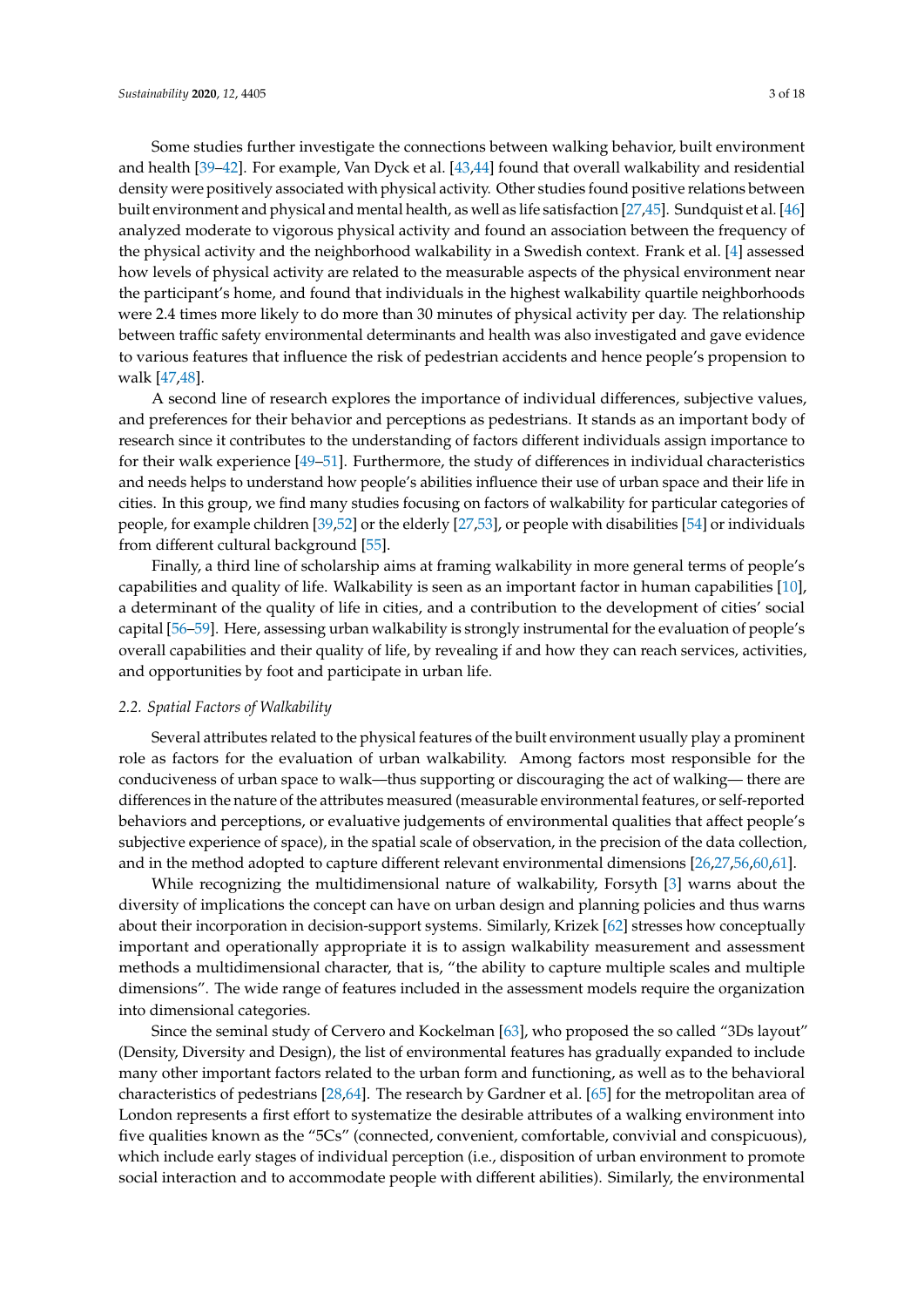audit method and walkability index of Pikora et al. [\[66](#page-16-2)[,67\]](#page-16-3) includes objective and subjective factors with great detail, with variables divided into four groups: functional, safety, aesthetic and destination. Likewise, Su et al. [\[68\]](#page-16-4) has proposed an articulation of built environment variables into five groups (connectivity, accessibility, suitability, serviceability, and perceptibility), while the method developed by Ruiz-Padillo et al. [\[50\]](#page-15-18) combined variables into two main categories: safety and security, and convenience and attractiveness.

Another important contribution to the categorization of the environmental factors of walkability is given by Ewing and Handy [\[12\]](#page-13-5), who assemble conventional aspects such as activity and transportation factors, urban design attributes and travel behavior, together with some less directly measurable aspects of the cityscape (imageability, enclosure, human scale, transparency, complexity) which affect the experience and the perception of persons during a walk. Consistent with this approach is also the definition for a pedestrian-friendly environment given by Forsyth [\[3\]](#page-13-12), whose principal environmental requirements consist of traversability, compactness, safety and physical enticement and act as preconditions of perceived outcomes of walking, such as liveliness, sustainable transportation options, or physical activity motivation. Another extensive walkability framework is proposed by Zuniga-Teran et al. [\[69\]](#page-16-5), who developed a modified version of the more comprehensive LEED-ND neighborhood sustainability assessment method. This framework centered on dividing walkability groups neighborhood design elements into nine categories (connectivity, land use, density, traffic safety, surveillance, parking, experience, greenspace, and community).

In general, in the past two decades, we have seen an important effort to combine spatial and functional attributes of the built environment with pedestrian characteristics and behaviors such as individual perceptions, preferences, attitudes, and conduct in urban space according to one's abilities. Many studies resorts to both data collected on the field (by mean of audit and GIS supported data mining) and data derived from respondents (mainly collected through surveys, questionnaires, or interviews).

One relevant difference among the methods resides in how the factors of walkability have been operationalized in the measurements [\[24,](#page-14-11)[26](#page-14-1)[,34](#page-14-12)[,60\]](#page-15-14). Since qualitative data are often more appropriate to capture the effective behavioral aspects, they are commonly used to supplement, validate, and explain quantitative data gathered in a given environment; therefore, qualitative data are often employed for calibrating and validating analytical and assessment models. Quantitative analysis, on the other hand, are more suitable to objectively identify and quantify the descriptive aspects of the built environment (distinguishing characteristics, features, and elemental properties) and to yield statistical evidence of the relationships among observed features and the strength of such relationships.

Undoubtedly, the possibility of combining objective with subjective data, as well as quantitative and qualitative analytical techniques, permits a more complete and specific description and understanding of the processes (elements, their interactions, and relative weights) which influence walking in urban areas [\[70\]](#page-16-6). Therefore, the combination of methodologies, namely triangulation in the operational research theory, turns out to be a powerful way to gain insights and to assist scholars and practitioners in making inferences and in drawing conclusions [\[71](#page-16-7)[,72\]](#page-16-8). This approach is particularly effective and useful in addressing planning and decision-making processes sensitive to the behavioral concerns of urban space, as it allows us to recognize and explore the relationships between the physical environment and the human responses to that environment.

## <span id="page-3-0"></span>**3. Survey Design**

#### *3.1. Search Strategy*

For the preliminary selection of the walkability assessment methods, we carried out an extensive search on Google Scholar, Elsevier's Scopus and Clarivate Analytics' Web of Science for papers on the measurement and evaluation of walkability for planning and design support. We searched for scientific literature using keywords "walkability", "measur\*", and "planning support", and similar or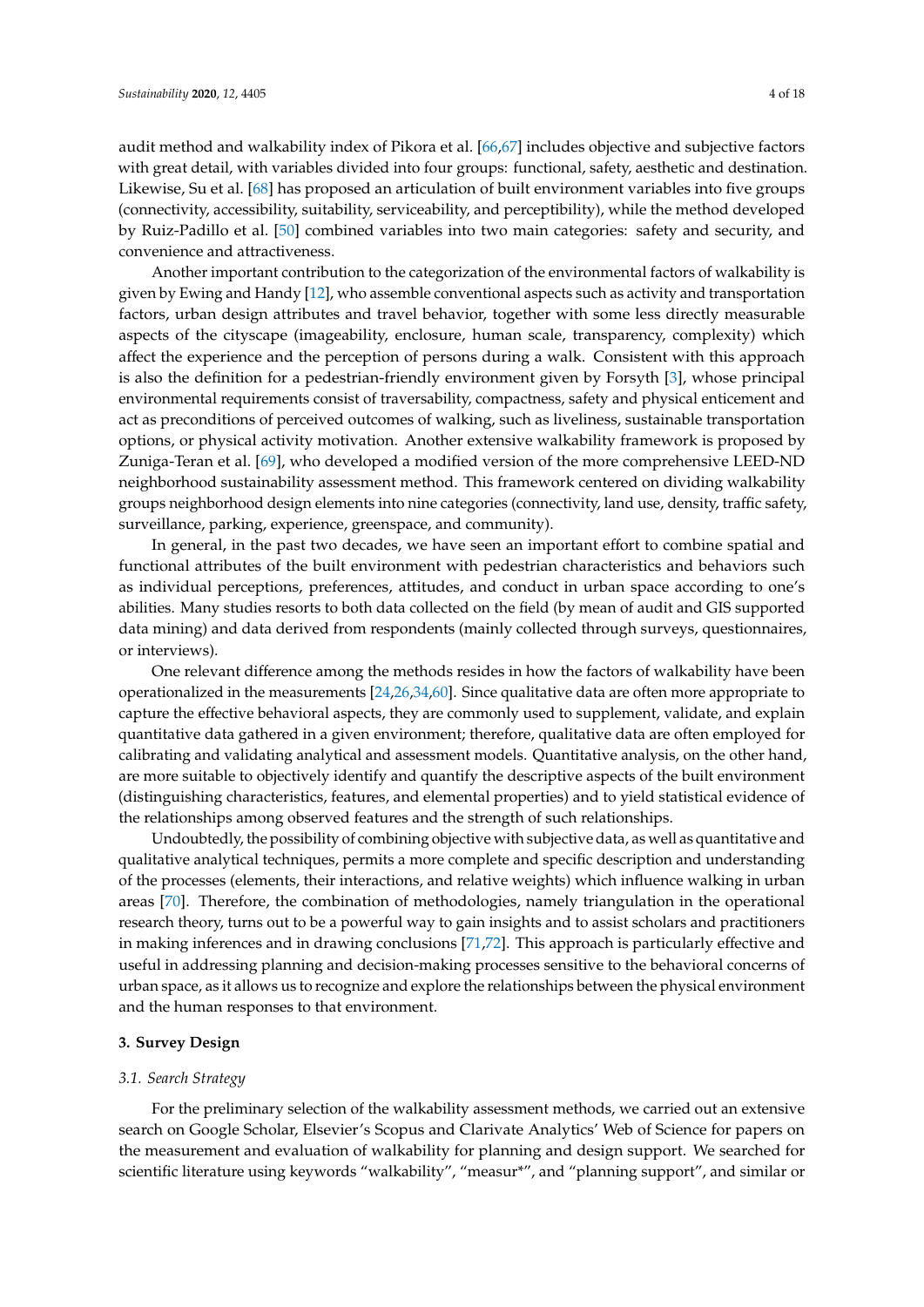related terms like "pedestrian access", "evaluation", "assessment", and "decision making". The search results were rather numerous and have increased substantially since 2011 (Table [1\)](#page-4-0), thus confirming the growing interest in the topic. The academic areas mostly represented (with more than ten papers) were: medicine, social sciences, environmental science, nursing, engineering, health professions, arts and humanities.

<span id="page-4-0"></span>

|                 | Walkability |        | "Walkability" +<br>"Planning Support" | "Walkability" +<br>"Evaluation" |
|-----------------|-------------|--------|---------------------------------------|---------------------------------|
| Scopus          |             |        |                                       |                                 |
| $(2000 - 2005)$ | 26          | 9      |                                       | 4                               |
| $(2006 - 2010)$ | 193         | 92     |                                       | 19                              |
| $(2011 - 2016)$ | 739         | 347    | 5                                     | 54                              |
| $(2017 - 2019)$ | 555         | 247    | 4                                     | 36                              |
| Web of Science  |             |        |                                       |                                 |
| $(2000 - 2005)$ | 20          | 8      | 2                                     | 3                               |
| $(2006 - 2010)$ | 182         | 93     | 7                                     | 11                              |
| $(2011 - 2016)$ | 810         | 393    | 42                                    | 37                              |
| $(2017 - 2019)$ | 561         | 274    | 43                                    | 36                              |
| Google Scholar  |             |        |                                       |                                 |
| $(2000 - 2005)$ | 1070        | 746    | 9                                     | 540                             |
| $(2006 - 2010)$ | 4570        | 2750   | 46                                    | 2410                            |
| $(2011 - 2016)$ | 14,700      | 11,700 | 254                                   | 8340                            |
| $(2017 - 2019)$ | 9500        | 5210   | 141                                   | 4790                            |

**Table 1.** Number of papers for keywords and year range.

All the employed sources (we considered thematic articles published in recent years in peer reviewed journals, together with review papers and book chapters) have been useful for identifying the most widely used walkability measurement and evaluation methods and obtaining a preliminary overview of the operational advancements accomplished in the last two decades.

## *3.2. Study Selection*

Titles and abstract were screened for the eligibility of papers. All the articles with irrelevant titles and abstracts were excluded. Then, we selected only those papers which presented a method that offered an actual contribution to operationalizing the concept of walkability and those with the aim to support urban planning and design and decision-making processes.

In line with the aim of this paper, a second round examination considered the adherence of each study to a list of requirements distinctive of decision-support systems defined on the base of the literature about decision-support systems and on the academic and professional experience of the authors. The structural characteristics of the methods used as criteria of inclusion are described in Section [3.3.](#page-4-1) This analysis led to 47 methods and tools (see Table S1 in the online supplemental materials).

Finally, we develop a taxonomy for an in-depth examination of the selected walkability measurement and evaluation methods.

Since some studies adopted the same walkability measurement method, a final subset of 30 methods was selected to be analyzed according to our taxonomy. The list cannot be considered exhaustive, but it provides a reasonable overview of the current main trends in the literature on the methods for walkability evaluation and decision and design support.

## <span id="page-4-1"></span>*3.3. Criteria of Inclusion*

For the selection, we considered methods which meet the requirements of multidimensionality, operationality, transferability, and immediate usability. Scholars and practitioners in the field of decision support acknowledge these qualities as critical for the effectiveness of the operational tools [\[73](#page-16-9)[–76\]](#page-16-10).

More precisely, the selected studies:

• Develop an operational method for the evaluation of walkability, offering an explicit measurement procedure and/or algorithm for the analysis and assessment of urban walkability;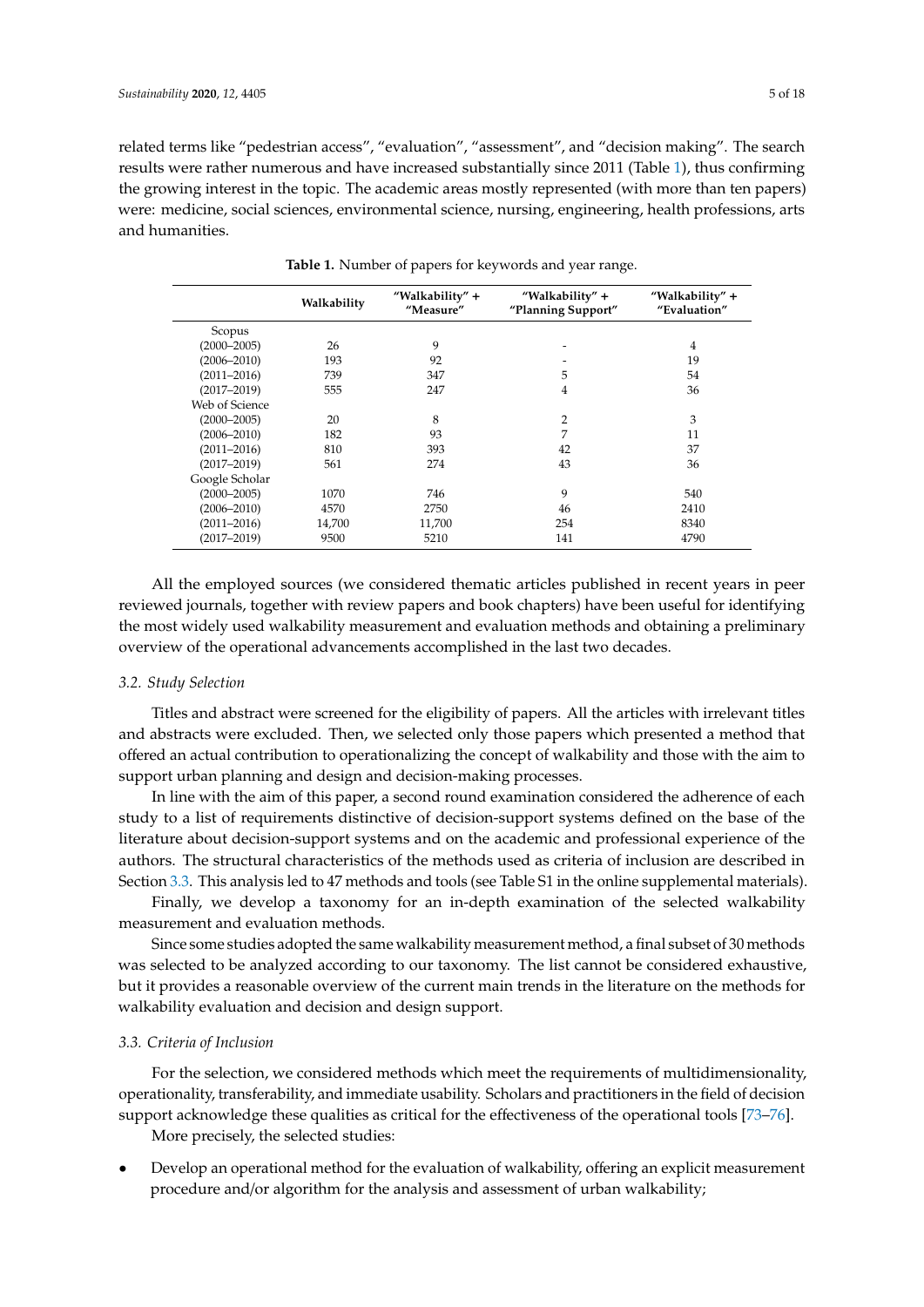- Adopt a multidimensional approach to the walkability measurement that considers the main factors of walkability usually mentioned in literature (tools for partial evaluation of just a few factors of walkability were excluded);
- Are reasonably user-friendly, usable, and transferable to different urban contexts; we considered the type and availability of data used, their ease and quickness to collection and clarity of implementation with the greatest importance given to the possibility of automation;
- Observe accuracy and details in the analysis and outcomes; the scale of data used for measurement, the precision of data gathering, and the characteristics and quality of results are indicators of this requirement;
- Pay attention to the quality of presentation, readability, and meaningful interpretation of the outputs and results of evaluations (methods and tools producing detailed spatialized outputs were privileged);
- Take into account human diversity: values, preferences, characteristics are important to consider not only for the legitimization of a policy, but also for a participative and active definition of the knowhow of policy-makers and citizens; these data are predominately subjective, so we selected methods which use or envisage their use for the calibration and validation of the model;
- Give the possibility not only to analyze but also to evaluate and consciously choose between alternatives; the possibility to spatialize results and the detail of outcomes are useful support for decision making.

## <span id="page-5-0"></span>**4. A Taxonomy for Walkability Evaluation Models for Planning and Decision Support**

We propose a taxonomy to analyze the selected methods with respect to their potential applicability and usefulness as tools for decision and design support.

With this taxonomy, we strive to guide the urban analyst in the examination and selection of a decision-support tool for the analysis of walkability-oriented policies.

In the following subsections, we define the terms of the taxonomy we have developed in order to present, compare, and classify the selected methods. Besides its expediency for comparing methods, we have devised this taxonomy also as the set of requirements we suggest that a planning support system should possess in order to be an effective guide for a comprehensive and integrated improvement of urban walkability, and hence of the urban quality of life.

The main elements of the taxonomy, described in following subsections, are:

- The (spatial) "factors of walkability" indicative of the multidimensional approach and the analytical precision observed (family, type, method, and scale of data processed) (Table [2](#page-6-0) in Section [4.1\)](#page-6-1);
- The possibility of "profiling" among different categories of people, which reveals an attention to human diversity ( Section [4.2\)](#page-8-0);
- The "aggregation model" used, which is useful to implement the method but also to increase awareness about its methodological values and limitations ( Section [4.3\)](#page-8-1);
- The "spatial" scale of results, giving information about the accuracy of the evaluation and its relating significance and value (Section [4.4\)](#page-8-2);
- The data used for the "calibration and validation" of the model, indicative of the reliability of the walkability model (Section [4.5\)](#page-9-0).

Table [3,](#page-10-0) at the end of this section, is the compendium of the taxonomy we propose. It sums up all the reviewed studies that met the methodological and operational requirements mentioned above —multidimensionality, operationality, transferability, and immediate usability— and summarizes the main concerning information we took into consideration to categorize and compare methods. Therefore, Table [3](#page-10-0) should be seen both as the primary output of this work and a guide to help readers follow our line of argumentations throughout the text.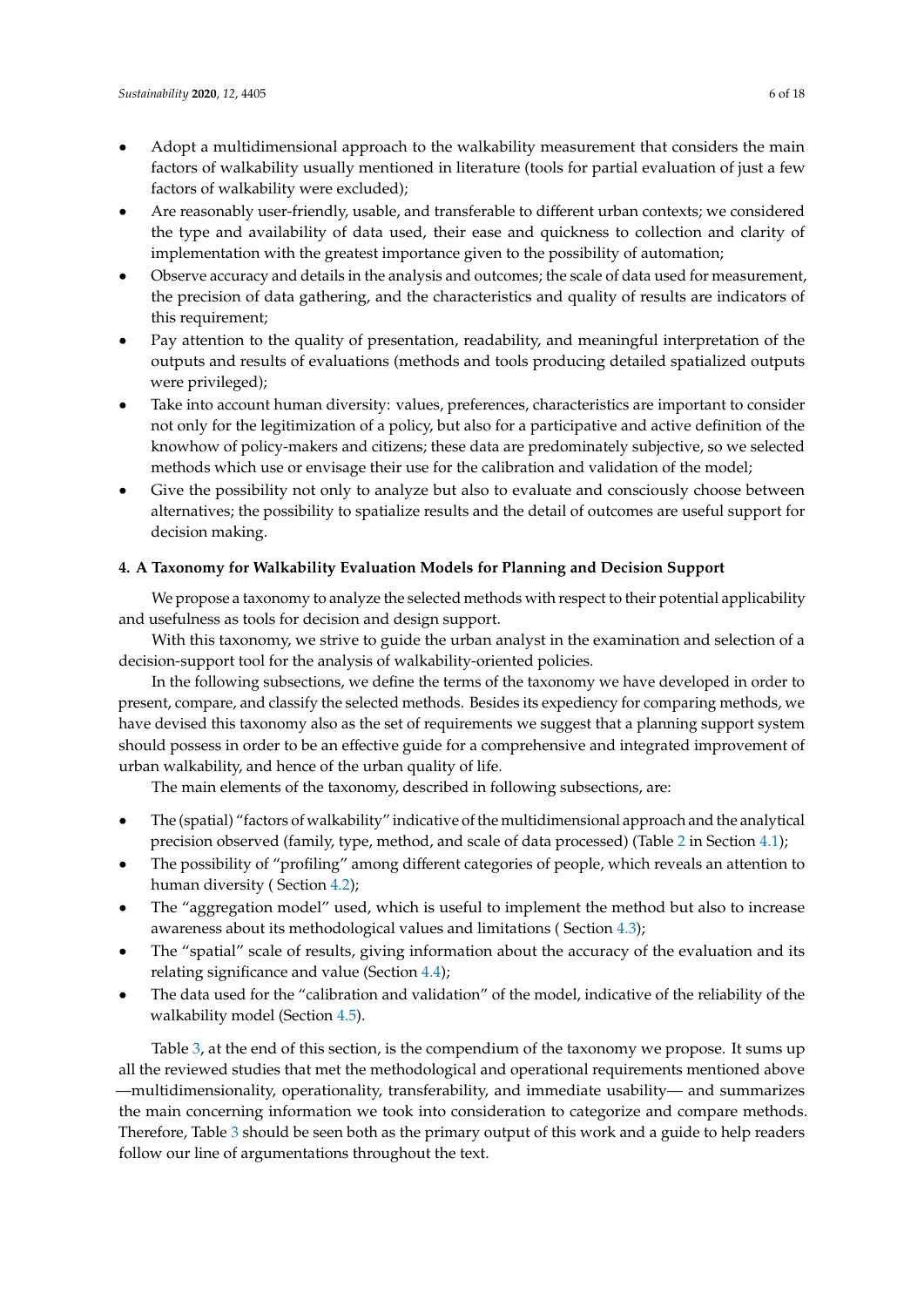#### <span id="page-6-1"></span>*4.1. Factors of Walkability*

Taking into consideration the conceptual categorizations proposed in the literature, we grouped features of urban environment into four families of indicators: (1) efficiency and comfort; (2) safety security and certainty; (3) pleasantness; and (4) attractiveness. These we believe summarized the environmental aspects at different scales that most influence the susceptibility of urban space to be walked, and, what is more important, to enhance the potential of the built environment to enable the majority of people to effectively "use" the city and its opportunities starting from the (differential) individual abilities of people [\[77](#page-16-11)[,78\]](#page-16-12). The defined families of factors are not mutually exclusive as they gather together distinct but complementary attributes that contribute to the assessment of pedestrian accessibility.

<span id="page-6-0"></span>

| Family                         | Description                                                                                                                                                                                                           | <b>Examples of Factors/Indicators</b>                                                                                                                                                                                                                                                                                                                                                                                                                                                                                                            | References                         |
|--------------------------------|-----------------------------------------------------------------------------------------------------------------------------------------------------------------------------------------------------------------------|--------------------------------------------------------------------------------------------------------------------------------------------------------------------------------------------------------------------------------------------------------------------------------------------------------------------------------------------------------------------------------------------------------------------------------------------------------------------------------------------------------------------------------------------------|------------------------------------|
| Efficiency &<br>Comfort        | Convenience and ease of walking<br>and freedom from hardship and<br>constraints. Includes physical<br>features that influence practically<br>the use of urban space by foot,<br>both as supporters and<br>detractors. | Cost expressed in distance, time, directness<br>and continuity of route, path slope,<br>sidewalk width, presence of shelters and<br>shade, sedibility, street lighting, pavement<br>maintenance, signalization and information,<br>accessibility by different transport modes,<br>number and time frequency of transit<br>service, availability of parking facilities                                                                                                                                                                            | $[2,7,60,66,69,79-83]$             |
| Safety, Security,<br>Certainty | Exposure of pedestrians to traffic<br>risk (including factors of conflicts<br>and interference or protection)<br>and the personal sense of security<br>and certainty transmitted by<br>urban environment.             | Car traffic volume, design speed of the<br>route, on-street parking, geometry of<br>crossings and facilities for pedestrians at<br>crossings, coexistence or conflicts with other<br>modes (separation features, traffic calming<br>measures, surface texture, signalization),<br>transparency and permeability of built<br>environment, presence and type of<br>activities, hours of operation, street lighting,<br>landmarks, crime/police presence, urban<br>space maintenance, cleanliness, pedestrian<br>activity and natural surveillance. | $[2, 24, 48, 60, 66, 69, 80 - 84]$ |
| Pleasantness                   | Sense of place and "vibrant<br>atmosphere" infused by urban<br>space which encourage<br>pedestrian to spend time in.                                                                                                  | Site atmosphere, aesthetic of places,<br>architectural and landscape design, scenery,<br>cleanliness, pedestrian activity, noise level,<br>transparency and permeability of built<br>environment, urban texture.                                                                                                                                                                                                                                                                                                                                 | [2,7,12,60,66,69,80,82,83]         |
| Attractiveness                 | Presence, type and level of urban<br>opportunities and services<br>achievable and reachable by foot.                                                                                                                  | Number, density, size, diversity (land use<br>mix, entropy index), hours of operation,<br>frequency service of human activities.                                                                                                                                                                                                                                                                                                                                                                                                                 | $[1,2,12,33,34,62-64,69,80,83]$    |

**Table 2.** Factors of walkability.

The taxonomy of four families we propose is based on the nature of the variables commonly used in assessment. So, "efficiency and comfort" encompass topological characteristics of the road network and spatial qualities that contribute to physical ease; "safety, security and certainty" refers to perceptible and physically measurable attributes of the walked environment that affect people's perception of being protected from traffic and crime and of being walking in the right direction; "pleasantness" relates to the sense of enjoyment and satisfaction transmitted by the urban-design qualities people experience while walking; and, finally, "attractiveness" refers to the land use patterns and to the number, class, and location of urban attractors and opportunities.

In Table [2](#page-6-0) we offer a description of the main factors considered for each family and provide some examples of the most widely used indicators found in the literature with their respective references.

We classified each family of features with respect to (see Table [3\)](#page-10-0):

- The level of exhaustiveness (\*basic, \*\*medium, or \*\*\*high, depending on the number and variety of attributes considered);
- The type of data (objective measures (M), evaluative judgment (J) or hedonic state (H));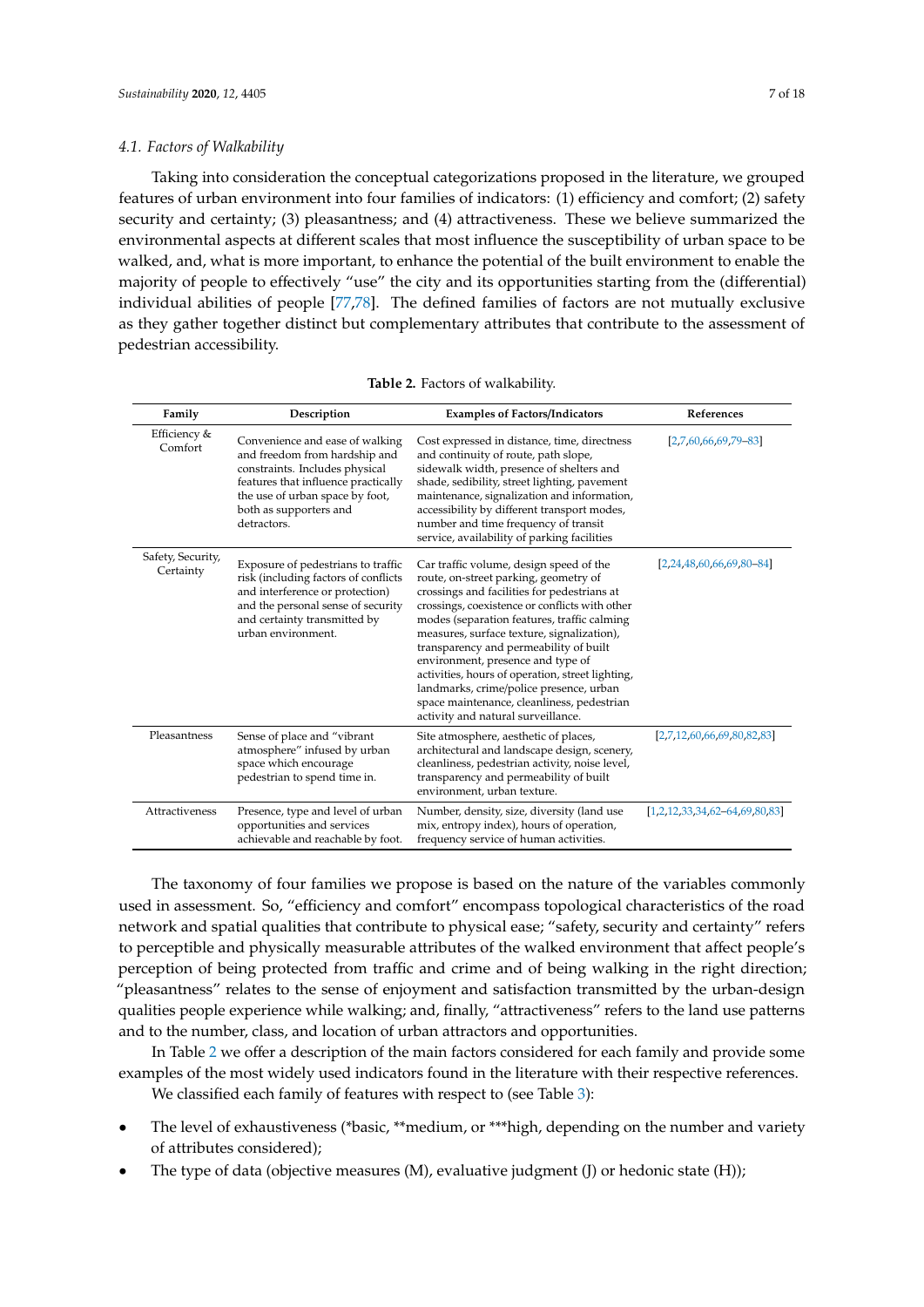The method of data collection (direct survey (D) or provided by external sources (E) such as census database, open data, user generated contents apps); scale of observation (street level, block, census tract, catchment area, neighborhood, city-level). These qualities were used respectively as indicators of multidimensionality, accuracy and precision of the measurement method and its suitability.

According to the basic subdivision into four families of factors, the selected walkability evaluation methods revealed that even though, overall, many studies of walkability transversally touch all the families, thus proving to adopt a multidimensional approach, single methods differ in the emphasis given to certain families and in the way of operationalizing the measurement. Some studies focus mainly on the safety and efficiency of space [\[81](#page-16-18)[,85\]](#page-16-19), others look at the attractiveness of the city [\[1](#page-13-0)[,28\]](#page-14-7) and still others are more sensitive to pleasantness [\[7,](#page-13-3)[10](#page-13-4)[,86](#page-17-0)[,87\]](#page-17-1).

Moreover, depending on the study the same variable can support different interpretation. For example, street lighting contributes to enhance the sense of security of walking along the street [\[2](#page-13-11)[,32,](#page-14-14)[63](#page-15-17)[,66,](#page-16-2)[69](#page-16-5)[,82\]](#page-16-17) and makes the same street more comfortable as well [\[60\]](#page-15-14). Road trees offer comfort from the sun [\[30,](#page-14-15)[60\]](#page-15-14), make the roadscape more pleasant [\[66,](#page-16-2)[68\]](#page-16-4), and enhance the imageability of the road.

Operational and methodological choices are influenced by the double nature of the variables interested in the walkability measurement. Many of the selected studies resort to objective variables (M), that is observable data (characteristics, phenomena, resources, individual status) that can be measured objectively by anybody with standard and replicable protocols (for example geometry and design of streets, volume of cars and users). This methodological preference responds to the requirements of transparency and reproducibility of the methods in different urban contexts. The use of subjective variables which encompass evaluative judgments (J) (personal opinion about a phenomena, resource, service, . . . .) and hedonic states (H) (personal state of pleasure or satisfaction of individuals), are most often restricted to the phase of model validation, being such type of information more appropriate to explain the meaning of the collected quantitative data. Emery, Crump and Bors [\[84\]](#page-16-16), for example, tested the reliability and validity of their assessment instrument of the suitability of sidewalks for walking by comparing the final score resulting by an on field audit method applied to a sample of 31 road segments with the evaluation of the conditions of the same roads expressed by a panel of experts based on a seven-point Likert response system. Likewise, in order to reduce arbitrariness in the determination of the weights of built environment variables included in composite measures of walkability, Ruiz-Padillo et al. [\[50\]](#page-15-18) proposed a method based on the comparison of three different type of decision analysis techniques (fuzzy Analytic Hierarchy Process, Kendall rank correlation method, and six different Social Choice Functions). Nonetheless, a number of studies, especially in the field of active living, resort to subjective interpretations of quantitative physical features usually obtained through survey questionnaires [\[42](#page-14-10)[,45](#page-15-2)[,88](#page-17-2)[,89\]](#page-17-3). However, the elaboration of subjective indexes can be difficult to understand for non-expert analysts and may be costly and time consuming. To overcome these problems, Boulange et al. [\[22\]](#page-14-16), adapted the CommunityViz 5.1 system to develop a multipurpose and versatile GIS-based planning support system to be used for walkability assessment of an area and for the estimation of how the area will change under various urban development scenarios

With regard to the scale of observation, the inclusion in walkability measures of many of the mentioned environmental factors requires a micro-level analysis, a deep and detailed observation of the physical space, and a particular attention in the aggregation and transformation of data [\[2,](#page-13-11)[79\]](#page-16-13). However, fine-grain observation is resource- and time-consuming. In this sense, the possibility for analytical and measurement methods to be automatized by use of ICT and GIS applications represents an important advancement for a systematic implementation of such instruments in planning and design decision making. Giles-Corti et al. [\[90\]](#page-17-4), designed an open-source user-friendly tool to assess urban walkability with the aim to assist policy-makers to evaluate and monitor planning and policy decisions and to support practitioners in advanced measurement of neighborhood attributes using data sourced from official portals.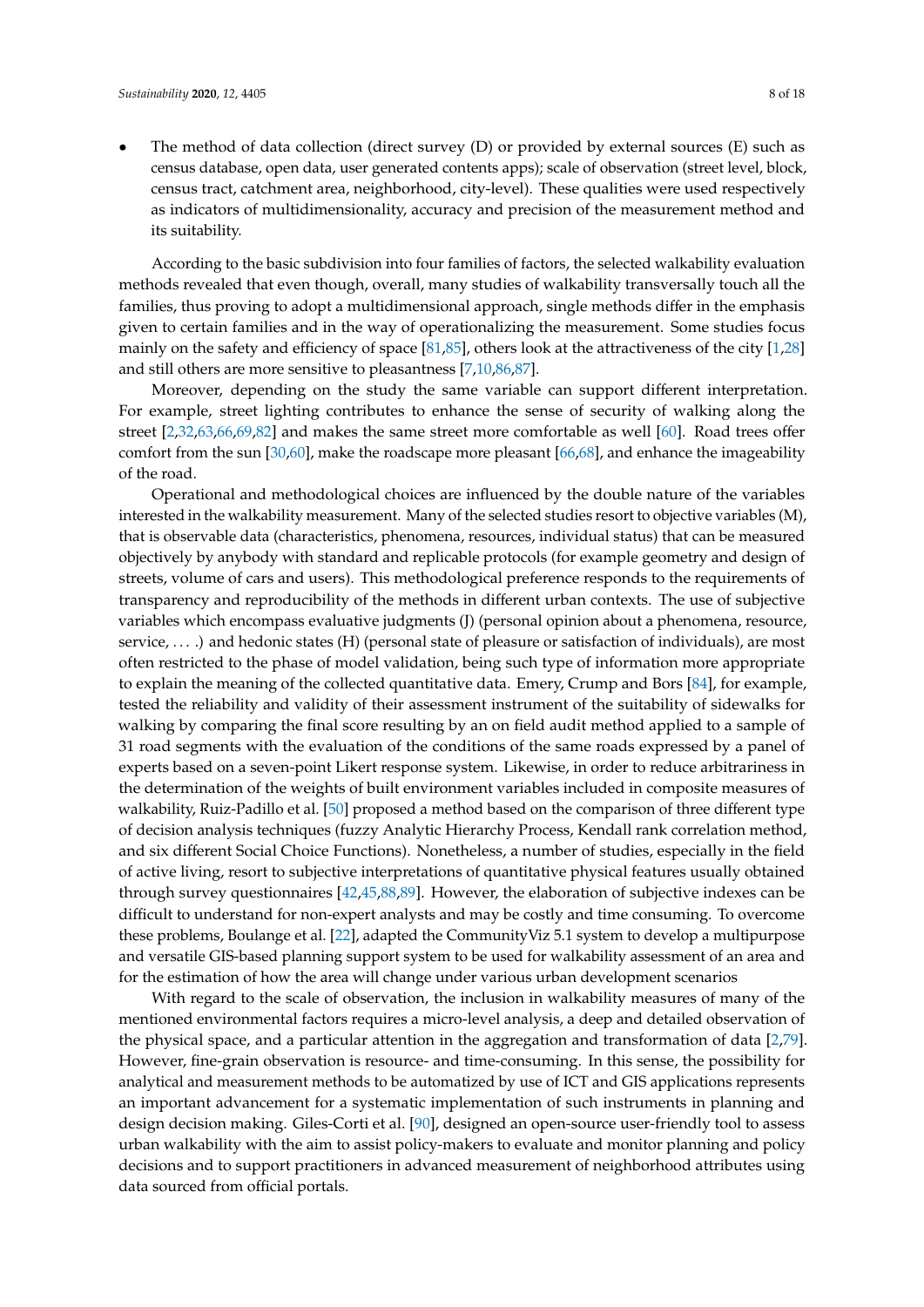## <span id="page-8-0"></span>*4.2. Profiling*

Model profiling, intended as the inclusion of information about categories of users in diverse stages of the evaluation process, represents another important requirement for the effectiveness of walkability assessment methods. This is an especially relevant feature for capability-centered planning support tools meant to assist planners, architects, and decision-makers to define and discuss design interventions and measures for a more accessible and inclusive urban environment. The understanding of the needs, attitudes, and preference of different categories of people becomes fundamental for the design of walkable urban settings (endowed) with physical and functional attributes that enable persons with different characteristics and abilities to freely choose and exercise their functionings [\[13\]](#page-13-6). Improving pedestrian accessibility level and quality represents one step towards this goal [\[77,](#page-16-11)[78\]](#page-16-12).

For this reason, the consideration for user profiling (the column "Profiling" in Table [3\)](#page-10-0) was included in our examination of the walkability evaluation methods.

Most of the studies on urban walkability elaborate methods aiming to analyze accessibility with respect to a specific goal (category of people, type of activity). A number of studies refer to specific segments of the population, with the predominance of children and the elderly [\[27](#page-14-4)[,39\]](#page-14-9), while variables concerning socio-economic status (e.g. car ownership, income), gender, age, or personal abilities and disabilities, when included, are used as covariates. For example, once they had defined the relative importance of walkability variables, Ruiz-Padillo et al. [\[50\]](#page-15-18) resorted to stratifications of values for gender, age, number of walking trips per week, and number of cars owned. In this way certain similarities or differences among groups of people become visible and could be addressed to planning interventions. A profiling procedure was adopted by Moura et al. [\[81\]](#page-16-18), who developed a walkability measure for distinct pedestrian groups (adults, children, seniors, and impaired mobility pedestrians) with the aim to evaluate the ease or difficulty of walking and to support policies and actions towards more inclusive pedestrian environment.

## <span id="page-8-1"></span>*4.3. Aggregation Model*

The aggregation model (the column "Aggregation" in Table [3\)](#page-10-0) describes how the factors of walkability are combined in the evaluation model to yield aggregate indices and assessments. We distinguish aggregation models into compensatory and non-compensatory. The former allows for the performances over attributes to be compensated among each other. Compensatory models include linear (L, i.e., weighted sum) and nonlinear (NL) combinations of attributes. Many studies construct the final indexes based on additive models. They consist of composite measures of walkability obtained by summing and standardizing objective and subjective attributes of the built environment, with the "3Ds" of Cervero and Kockelman [\[63\]](#page-15-17) used as the basis, enriched from case to case with further factors [\[4](#page-13-14)[,32](#page-14-14)[,44](#page-15-1)[,53,](#page-15-9)[69\]](#page-16-5).

Some, but not many, methods do try to avoid (complete) compensation among criteria by adopting some non-compensatory (NC) aggregation models. An example is given by the authors of [\[91\]](#page-17-5), who used a "nested" ELECTRE TRI model to assess the walkability from a microanalysis of the available opportunities in space and of the features of the street network, its environmental and design aspects.

## <span id="page-8-2"></span>*4.4. Spatial Scale of Results*

The spatial scale of the evaluation results (the column "Spatialization" in Table [3\)](#page-10-0) is another criterion we considered relevant. It influences the detail of the visualization and the readability of the outputs, especially by non-experts. We distinguish between different spatial scales, considering the detail of the outputs: neighborhood level, block/census tract level, street level, and sub-street level (e.g., nodes, segments, pixels in a rasterization). The visualization of data and results encourages a more extensive adoption of walkability assessment methods so that they can be handled not exclusively by researchers and highly skilled urban and transport planners, but also by users with basic spatial awareness skills such as politicians and decision-makers.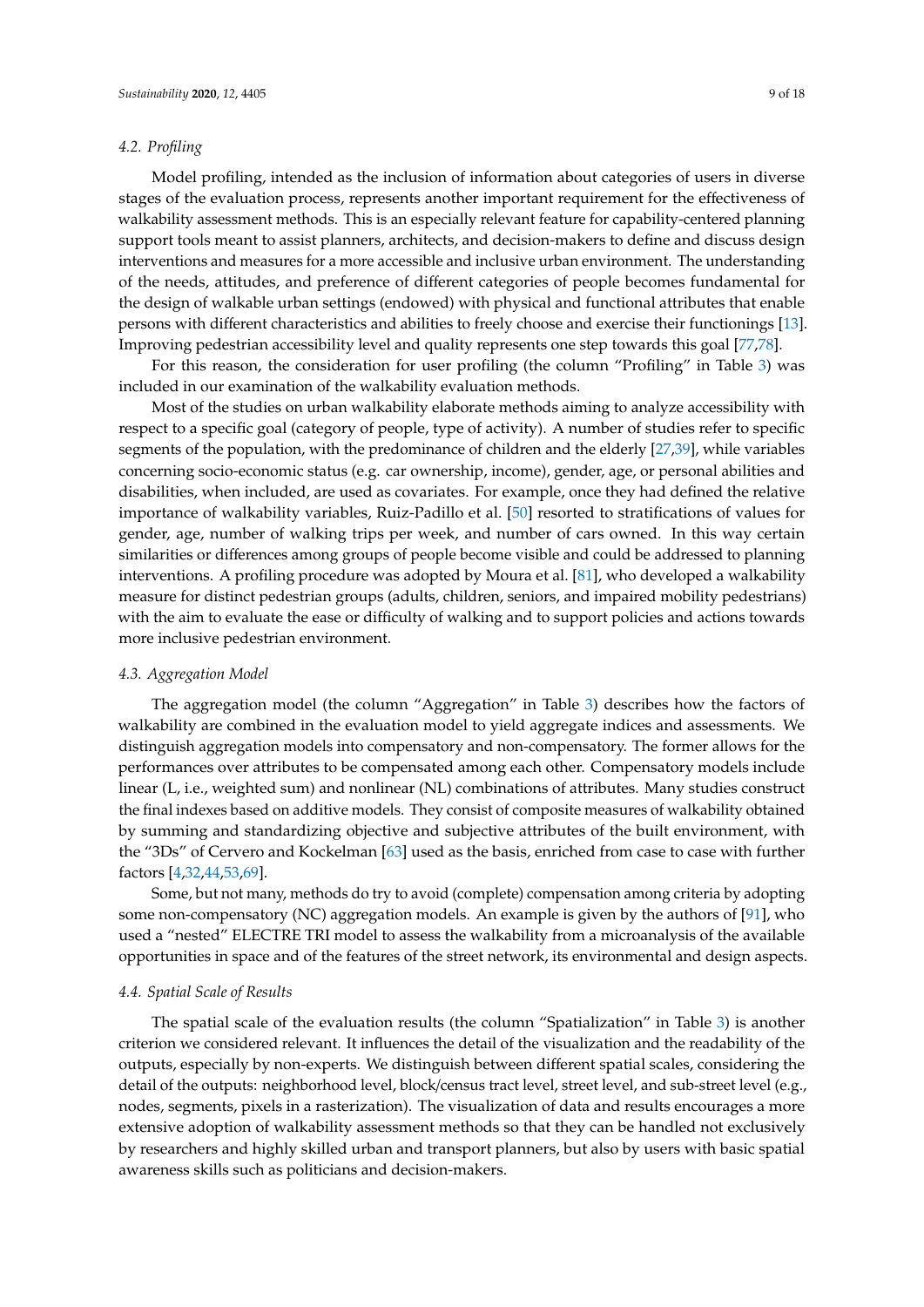Many of the analyzed methods offered a spatialization of results which differ for the scale of representation. The Neighborhood Environment Walkability Survey (NEWS) index [\[4,](#page-13-14)[35,](#page-14-17)[42,](#page-14-10)[44,](#page-15-1)[56](#page-15-12)[,87\]](#page-17-1) and the walkability planning support system of Boulange et al. [\[22\]](#page-14-16) offered a final measure of walkability at the neighborhood level, while the outputs of Glazier et al. [\[31\]](#page-14-18) and Giles-Corti et al. [\[90\]](#page-17-4) are referred to census tracts. A deeper level of detail is observed by other studies whose final measures concern road [\[7,](#page-13-3)[68](#page-16-4)[,81\]](#page-16-18) and sub-street levels (e.g., nodes, segments of roads, pixels in a rasterization) [\[10,](#page-13-4)[62](#page-15-16)[,92](#page-17-6)[,93\]](#page-17-7).

Examples are given by Walkscore (http://[www.walkscore.com](http://www.walkscore.com/)/) and Walkshed (http://[www.](http://www.walkshed.org/) [walkshed.org](http://www.walkshed.org/)/), two tools notable for their user-friendly interface and for easy and dynamic representation of the spatial data. Walkscore produces heat maps that may be used by the analysts of the real-estate market, public health, and urban planners. Walkshed not only generates heat maps, but also calculates one's own walkability score, by allowing the user to define priorities (weights) of different types of destinations distributed in space.

The spatialization of results and the possibility to handle spatial scales facilitates the recognition of differences among places, parts of the city, and single roads segments. These qualities turn out to be particularly useful to detect spatial and social inequalities and pinpoint the consequent improvement actions.

Su et al. [\[68\]](#page-16-4) developed an auditing street walkability method whose results helped planners to identify social inequalities in the accessibility to urban opportunities and to inform integrated land use and transport planning options to overcome disparities.

#### <span id="page-9-0"></span>*4.5. Calibration and Validation*

Another criterion of our taxonomy is whether the method has been calibrated and validated, or if it is at least suggested how that can or should be done. This aspect is indicative of the validity and reliability of models and hence of their transferability. Calibration and validation are two different steps. Calibration allows us to estimate parameters (criteria, scales, weights, etc.) of the evaluation model, while validation is the comparison of results of a calibrated model against observed data. Both stages imply the comparison between the model and the real system observed. For this purpose, the availability and the quality of data used to describe the real functionality of the studied context becomes crucial.

We examined walkability studies and made a distinction based on the kind of data the authors use (or recommend using) for the calibration and validation: revealed behaviors (RB), stated preferences (SP), or a panel of experts (EX).

Revealed behaviors are usually used to validate the results of the model ("where do people walk?") and to derive the preferences ("which areas are the most walkable?"). They can be collected with different methods, like GPS tracking, accelerometers, surveys, and so on [\[12](#page-13-5)[,31](#page-14-18)[,56](#page-15-12)[,80](#page-16-15)[,93–](#page-17-7)[95\]](#page-17-8). Stated preferences can be used and collected with audits, questionnaires, and interviews, and are useful to reveal (the stated) motives behind people's choices.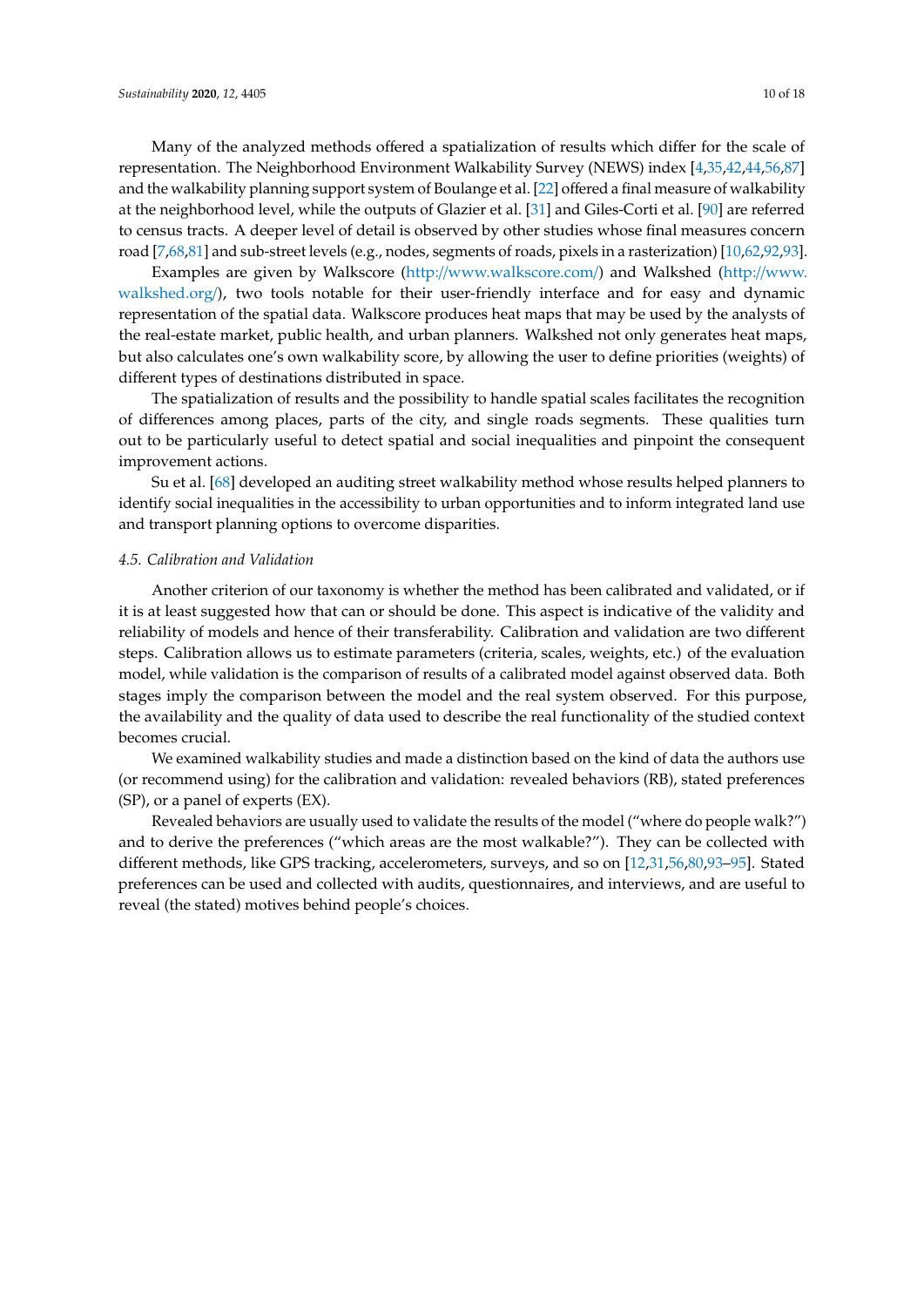<span id="page-10-0"></span>

|                                         |                                                              |                                |                         |                         |                |                         |                          |                               |                          |                          |                               |                  |                |                                                            | Model       |                          | Calibration/           |                           |
|-----------------------------------------|--------------------------------------------------------------|--------------------------------|-------------------------|-------------------------|----------------|-------------------------|--------------------------|-------------------------------|--------------------------|--------------------------|-------------------------------|------------------|----------------|------------------------------------------------------------|-------------|--------------------------|------------------------|---------------------------|
|                                         |                                                              |                                |                         |                         |                |                         |                          | <b>Factors of Walkability</b> |                          |                          |                               |                  |                | Profiling                                                  | Aggregation | Spatialization           | Validation             | References                |
|                                         | Efficiency and Comfort                                       |                                |                         |                         | Attractiveness |                         |                          | Pleasantness                  |                          |                          | Safety, Security<br>Certainty |                  | Scale          |                                                            |             |                          |                        |                           |
| "3Ds" Indexes                           | $\bullet\bullet$                                             | M                              | D:E                     | $\bullet\bullet\bullet$ | M              | D;E                     | $\bullet$                | $_{\rm M}$                    | $\mathbf D$              | $\bullet$                | $_{\rm M}$                    | $\mathbf D$      | neighborhood   | $\sim$                                                     | L; NL       | $\sim$                   | RB                     | [1,63,64]                 |
| <b>AURIN Walkability Index Tool</b>     | $\bullet\bullet$                                             | M                              | $\mathop{\hbox{\bf E}}$ |                         | M              | $\mathbf E$             | $\sim$                   | $\sim$                        | $\sim$                   | $\sim$                   | $\sim$                        | $\sim$           | catchment area | $\overline{\phantom{a}}$                                   | L           | census tract             | EX                     | [90]                      |
| Behavioral Model of Environment         | $\bullet\bullet$                                             | $\mathbf{M}$                   | D                       | $\ddotsc$               | M              | D                       | $\sim$                   | ٠                             | $\overline{\phantom{a}}$ | $\bullet$                | M                             | D                | census tract   | $+$                                                        | NL          | ٠                        | RB                     | $[34]$                    |
| <b>CANVAS</b>                           | $\bullet\bullet\bullet$                                      | M                              | D                       | $\bullet\bullet\bullet$ | M              | D                       | $\bullet\bullet\bullet$  | M                             | $\mathbf{D}$             | $\bullet\bullet\bullet$  | M                             | D                | census track   | ÷,                                                         | $\sim$      | ÷,                       | RB                     | [80]                      |
| Ewing Walkability Indicators            | $\bullet\bullet\bullet$                                      | M                              | D                       | $\bullet\bullet\bullet$ | M              | D                       | $\cdots$                 | M                             | $\mathbf D$              | $\bullet\bullet\bullet$  | M                             | D                | street         | $\sim$                                                     | $\sim$      | ÷,                       | $\mathbf{E}\mathbf{X}$ | [12, 79]                  |
| Glazier Index of Walkability            | $\bullet\bullet$                                             | M                              | $\mathop{\hbox{\bf E}}$ | $\bullet\bullet$        | M              | E                       | $\overline{\phantom{a}}$ | ÷.                            | ÷.                       | $\bullet$                | M                             | $\mathbf E$      | census tract   | $\,$ +                                                     | L           | census tract             | RB                     | $[31]$                    |
| <b>Greenness Score</b>                  | $\bullet$                                                    | M                              | D                       | $\bullet\bullet$        | M              | D                       | $\bullet$                | M                             | D                        | $\sim$                   | $\sim$                        | $\sim$           | street; block  | $\sim$                                                     | L           | point/cell               | $\sim$                 | $[92]$                    |
| Hajna Index of Walkability              | $\bullet\bullet$                                             | M,J                            | D:E                     | $\bullet\bullet$        | M,J            | D;E                     | $\bullet$                | $_{\rm M}$                    | $\mathbf D$              | $\bullet\bullet$         | M,J                           | D;E              | street         | $\,$ + $\,$                                                | $\mathbf L$ |                          | EX                     | $[32]$                    |
| <b>IAAPE Measure of Walkability</b>     | $\bullet\bullet\bullet$                                      | M;                             | $\mathbf D$             | $\bullet\bullet$        | M,J            | $\mathbf D$             | $\bullet\bullet$         | $_{\rm M}$                    | $\mathbf D$              | $\bullet\bullet\bullet$  | M;                            | $\mathbf D$      | street         | $+$                                                        | $\mathbf L$ | roads                    | $\rm SP$               | [81]                      |
| Iacono's Index                          | $\bullet\bullet$                                             | M                              | D:E                     | $\cdots$                | $\mathbf M$    | D:E                     | $\sim$                   | ×                             | $\sim$                   | $\sim$                   | $\sim$                        | $\sim$           | block          | $\sim$                                                     | NL          | point/cell               | RB                     | $[33]$                    |
| IWI (Integrated Walkability Index)      | $\bullet\bullet$                                             | M                              | D                       | $\bullet$               | M              | D                       | $\bullet$                | M                             | $\mathbf D$              | ٠                        | M                             | D                | street         | $\sim$                                                     | $\mathbf L$ | roads                    | RB                     | [68]                      |
| LEED ND Walkability Section, LEED-NDW+  | $\bullet\bullet\bullet$                                      | M                              | D: E                    | $\ddotsc$               | M              | D:E                     | $\bullet\bullet\bullet$  | M                             | D,E                      | $\bullet\bullet\bullet$  | M                             | D;E              | neighborhood   | $\overline{\phantom{a}}$                                   | L           | ÷.                       | EX                     | [69, 96]                  |
| NA Index                                | $\bullet$                                                    | M                              | D                       | $\bullet\bullet\bullet$ | $\mathbf M$    | D                       | $\overline{\phantom{a}}$ | $\overline{\phantom{a}}$      | $\sim$                   | $\sim$                   | $\overline{\phantom{a}}$      | $\sim$           | cell           |                                                            | $\mathbf L$ | point/cell               | $\mathbf{E}\mathbf{X}$ | [62]                      |
| NEWS Index                              | $\bullet$                                                    | M                              | $\mathbf E$             | $\bullet\bullet$        | M              | $\mathbf E$             | $\sim$                   | M                             | $\mathbf E$              | $\bullet$                | M                             | $\mathbf E$      | block          | $+$                                                        | NL          | neighborhood             | RB                     | [4,35,42,44,56,87]        |
| PCH                                     | $\bullet\bullet\bullet$                                      | M                              | D: E                    | $\bullet$               | M              | D:E                     | $\bullet\bullet\bullet$  | M                             | D:E                      | $\bullet\bullet\bullet$  | M                             | D;E              | street         | $\sim$                                                     | L           |                          | EX                     | $[82]$                    |
| PEDS Audit                              | $\bullet\bullet\bullet$                                      | M                              | D                       | $\cdots$                | M              | D                       | $\bullet\bullet\bullet$  | M                             | D                        | $\bullet\bullet\bullet$  | M                             | D                | street         | $\overline{\phantom{a}}$                                   | $\sim$      | ٠                        | $\sim$                 | $[2]$                     |
| PIndex                                  | $\bullet\bullet$                                             | M                              | D:E                     | $\bullet$               | $_{\rm M}$     | $\mathbf D$             | $\sim$                   | ÷,                            | ÷,                       | $\bullet\bullet$         | M                             | $\mathbf D$      | neighborhood   | $\overline{\phantom{a}}$                                   | L           | $\overline{\phantom{a}}$ | $\sim$                 | [85]                      |
| Porta Walkability Indicators            | $\bullet\bullet\bullet$                                      | M                              | $\mathbf D$             | $\bullet\bullet$        | $\mathbf M$    | $\mathbf D$             | $\cdots$                 | $\mathbf M$                   | $\mathbf D$              | $\bullet\bullet$         | $_{\rm M}$                    | $\mathbf D$      | street         | $\overline{\phantom{a}}$                                   | $\mathbf L$ | roads                    | $\sim$                 | $[7]$                     |
| Porto Alegre Walkability Index          | $\bullet\bullet$                                             |                                | $\mathbf D$             | $\bullet$               |                | $\mathbf D$             | $\sim$                   |                               | $\mathbf D$              | $\bullet\bullet$         | $\mathbf I$                   | $\mathbf D$      | neighborhood   | $\,$ + $\,$                                                | $\mathbf L$ | neighborhood             | ${\rm SP}$             | $[50]$                    |
| PWA Index Model                         | $\bullet\bullet\bullet$                                      |                                | $\mathbf D$             |                         |                | D                       | $\bullet\bullet\bullet$  |                               | $\mathbf{D}$             | $\bullet\bullet\bullet$  | $\mathbf I$                   | $\mathbf D$      | street         | $\overline{\phantom{a}}$                                   | L           | path;<br>neighborhood    | $\rm SP$               | [60]                      |
| Rogers Walkability Indicators           | $\bullet$                                                    | $\mathbf{I}$                   | $\mathbf D$             | $\bullet$               | $\mathbf{I}$   | $\mathbf D$             | $\bullet$                |                               | $\mathbf D$              | $\bullet$                | $\mathbf{I}$                  | D                | neighborhood   | $+$                                                        | $\sim$      | $\sim$                   | $\sim$                 | $[58]$                    |
| <b>SNAP</b> Index                       | $\bullet$                                                    | M                              | D;E                     | $\bullet\bullet$        | M              | D:E                     | $\sim$                   | $\overline{\phantom{a}}$      | $\sim$                   | $\sim$                   | $\sim$                        | $\sim$           | $\sim$         | $\,$ +                                                     | L           | $\sim$                   | RB                     | $[46]$                    |
| <b>SPACES</b>                           | $\bullet\bullet\bullet$                                      | M                              | D;E                     | $\bullet$               | M              | D;E                     | $\bullet\bullet\bullet$  | M                             | D;E                      | $\bullet\bullet\bullet$  | M                             | D;E              | street         | $\sim$                                                     | $\sim$      | $\sim$                   | EX;SP                  | $[67]$                    |
| Suitability Score                       | $\bullet$                                                    | M;                             | $\mathbf D$             | ÷.                      | $\sim$         | $\sim$                  | $\sim$                   | ÷.                            | $\sim$                   | $\bullet\bullet\bullet$  | M;                            | D                | street         | ÷.                                                         | L           | ÷.                       | $\mathbf{E}\mathbf{X}$ | $[84]$                    |
| Handy and Tal's Method                  | $\bullet\bullet$                                             | M                              | $\mathop{\hbox{\bf E}}$ | $\bullet$               | $_{\rm M}$     | $\mathop{\hbox{\bf E}}$ | $\sim$                   | ٠                             | $\sim$                   | $\sim$                   | $\sim$                        | $\sim$           | neighborhood   | $\sim$                                                     | $\sim$      | $\sim$                   | EX; RB                 | $[95]$                    |
| Walkability Explorer                    | $\bullet\bullet\bullet$                                      | M,J                            | D/E                     | $\ddotsc$               | M,J            | D;E                     |                          |                               | D,E                      | $\bullet\bullet\bullet$  | M,J                           | D;E              | street         | $\sim$                                                     | NL; NC      | point/cell               | EX; SP                 | [10, 83]                  |
| Walkability Planning Support System     | $\bullet\bullet$                                             | $\mathbf{M}$                   | D                       | $\bullet\bullet$        | M              | D                       | $\sim$                   | ÷.                            | $\sim$                   | $\sim$                   | $\sim$                        | $\sim$           | census tract   | $\sim$                                                     | NL;         | neighborhood             | RB                     | $[22]$                    |
| Walkonomics                             | $\bullet\bullet\bullet$                                      | M <sub>i</sub>                 | D:E                     | $\cdots$                | M;             | D:E                     | $\bullet\bullet\bullet$  | M;                            | D:E                      | $\bullet\bullet\bullet$  | M;                            | D;E              | street         |                                                            | $\mathbf L$ |                          | $\rm SP$               | $[97]$                    |
| Walkscore Index                         | $\bullet$                                                    | M                              | E                       | $\bullet\bullet$        | $\mathbf M$    | $\mathbf E$             | $\bullet\bullet$         | M                             | $\mathbf E$              | $\bullet$                | M                             | $\mathbf E$      | street         | $\overline{\phantom{a}}$                                   | NL          | point/cell               | RB                     | [53, 93]                  |
| Walkshed                                | $\bullet$                                                    | M                              | $\mathbf E$             | $\bullet$               | $\mathbf{M}$   | $\mathbf E$             | $\sim$                   | $\sim$                        | $\sim$                   | $\sim$                   | $\sim$                        | $\sim$           | street         | $\ddot{+}$                                                 | $\mathbf L$ | point/cell               | ÷.                     | $[98]$                    |
| <b>Factors of Walkability</b><br>Legend |                                                              |                                |                         |                         |                | Profiling               |                          |                               |                          | <b>Model Aggregation</b> |                               |                  |                | Spatialization                                             |             |                          | Calibration/Validation |                           |
| $\bullet\bullet\bullet$                 | $\bullet\bullet$                                             |                                | $\bullet$               |                         |                |                         |                          | Compensatory models           |                          |                          |                               | Non-Compensatory |                | City neighborhood, catchment                               |             | <b>Expert Opinion</b>    | Revealed               | <b>Stated Preferences</b> |
| Exhaustiveness<br>(high)                | (medium)                                                     |                                | (basic)                 |                         | Yes $(+)$      | $No(-)$                 |                          | Linear<br>(L)                 |                          | Nonlinear<br>(NL)        | models<br>(NC)                |                  |                | area, census tract, block, street<br>path, points location | (EX)        |                          | Behaviors (RB)         | (SP)                      |
| Measures<br>Type of Data<br>(M)         | Judgment (J)                                                 |                                | Hedonic State (H)       |                         |                |                         |                          |                               |                          |                          |                               |                  |                |                                                            |             |                          |                        |                           |
| Data Collection<br>Direct (D)           |                                                              | <b>External</b> sources<br>(E) |                         |                         |                |                         |                          |                               |                          |                          |                               |                  |                |                                                            |             |                          |                        |                           |
| Scale                                   | street, block, census track, catchment area,<br>neighborhood |                                |                         |                         |                |                         |                          |                               |                          |                          |                               |                  |                |                                                            |             |                          |                        |                           |
|                                         |                                                              |                                |                         |                         |                |                         |                          |                               |                          |                          |                               |                  |                |                                                            |             |                          |                        |                           |

## **Table 3.** Summary of reviewed studies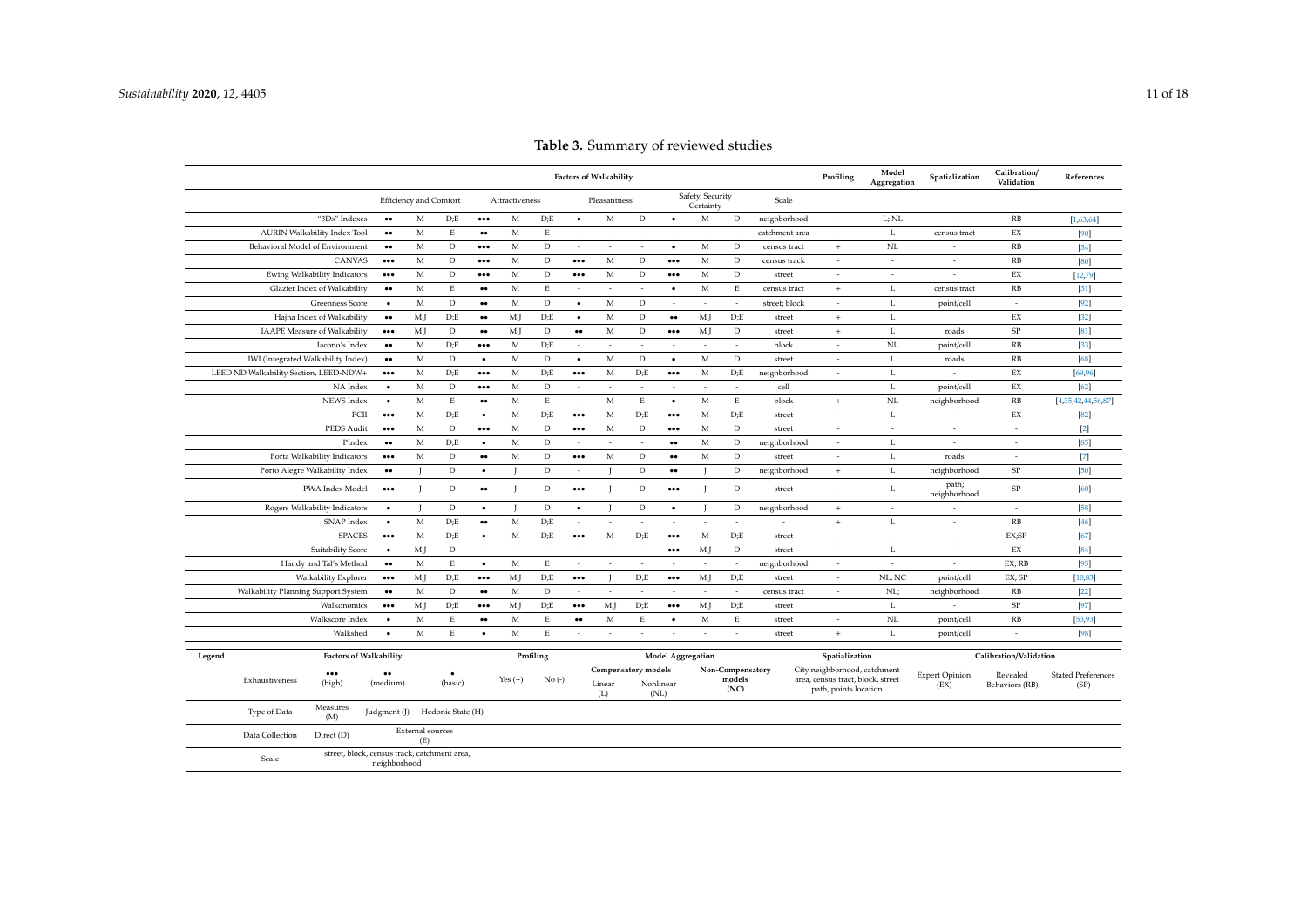Several researches organize panels of experts (EX) in order to calibrate and validate the evaluation method. Among these, Ewing and Handy [\[12\]](#page-13-5) involved specialists to define the set of variables

as well as the possible methods of analysis of the urban walkability. Hajna et al. [\[32\]](#page-14-14) found high correlation (Spearman coefficient) between on-site audit (made by trained research assistants) and GIS measures and concluded that the measures obtained with GIS can be used in place of labor intensive neighborhood auditing methods. Oswald Beiler and Philips [\[82\]](#page-16-17) used the Analytic Hierarchy Process multicriteria decision-making method to rank pathways metrics based on their relevance and importance toward pedestrian improvement projects. A pairwise comparison survey was distributed to experts in order to determine the relative weights of factors that influence walkability.

#### <span id="page-11-0"></span>**5. Discussion**

As previously stated, the recourse to our taxonomy is strictly functional to our primary intent to offer a methodological guidance to the operational use of walkability evaluation as decision and design support tool for urban planning practice. Indeed, the usability and suitability of the measurement methods are profoundly influenced by the availability and the quality of data (source, type, level of detail, method of collection), as well as by the capacity of analysis and interpretation of the metrics (aggregation model, spatialization, profiling, calibration and validation).

The examination of methods and tools revealed a distinction between those directed to the academics and those more directed to the practitioners, with the former group prevailing. This goes hand-in-hand with the propensity of scholars for innovating, advancing and refining models, with the aim of enhancing their precision and reliability, which comes sometimes to the detriment of simplicity of use and interpretation of results. However, the complexity sometimes undermines the direct practical applicability of methods. At the same, time methods which are more suitable for non-experts tend to simplify to the detriment of precision and specificity. The attempts of some researchers to compensate this unbalance should guide further work in this field.

With regard to the attributes of methods considered in our taxonomy, the completeness of the walkability factors included in the evaluation method is fundamental to ensure multidimensionality, but constitutes a challenge for two main reasons: (1) the set of factors adopted differs from method to method, making comparison difficult; (2) data collection is a time- and resource-consuming activity.

Despite the extensive and creative development of walkability analytical models, there is no universal consensus about an exhaustive set of criteria to consider. The four families of environmental factors considered in our taxonomy encompass the most occurring and objectively measurable aspects included in walkability evaluation. They have to be intended as indicative qualities to regard, then, the specific variables used can differ, depending on the perspective and the targets of each study, program duration, available funding, etc. For example, health-oriented studies focus most on environmental determinants of walking and prefer objective measures while the models developed by transport and land use researchers consider spatial features that affect the safety and convenience of paths and give emphasis to the experience of walking as well by combining quantitative and qualitative variables.

A second challenge is related to the large effort that direct data collection requires. The examined methods presented a prevalent tendency to collect data in the field, although a number combine external sources data gathering (mainly from open source datasets) with direct collection. Many recent tools resort to some form of automated data collection and big data analytics. We believe automation represents one of the new frontiers of the research on walkability models [\[21\]](#page-14-0).

The increasing use of open geodata contributes to broadening the availability and accessibility of basic information, making data collection and analysis procedures simpler and replicable. Spatial web services and social network platforms for example enable the collection of both objective and subjective data more quickly and easily. New and growingly ubiquitous technologies (e.g., GPS tracking, sensors, social networks data, open data) are useful tools for conferring smartness to decision-support tools and urban policy making. Such technologies can support the collection of information on the micro-level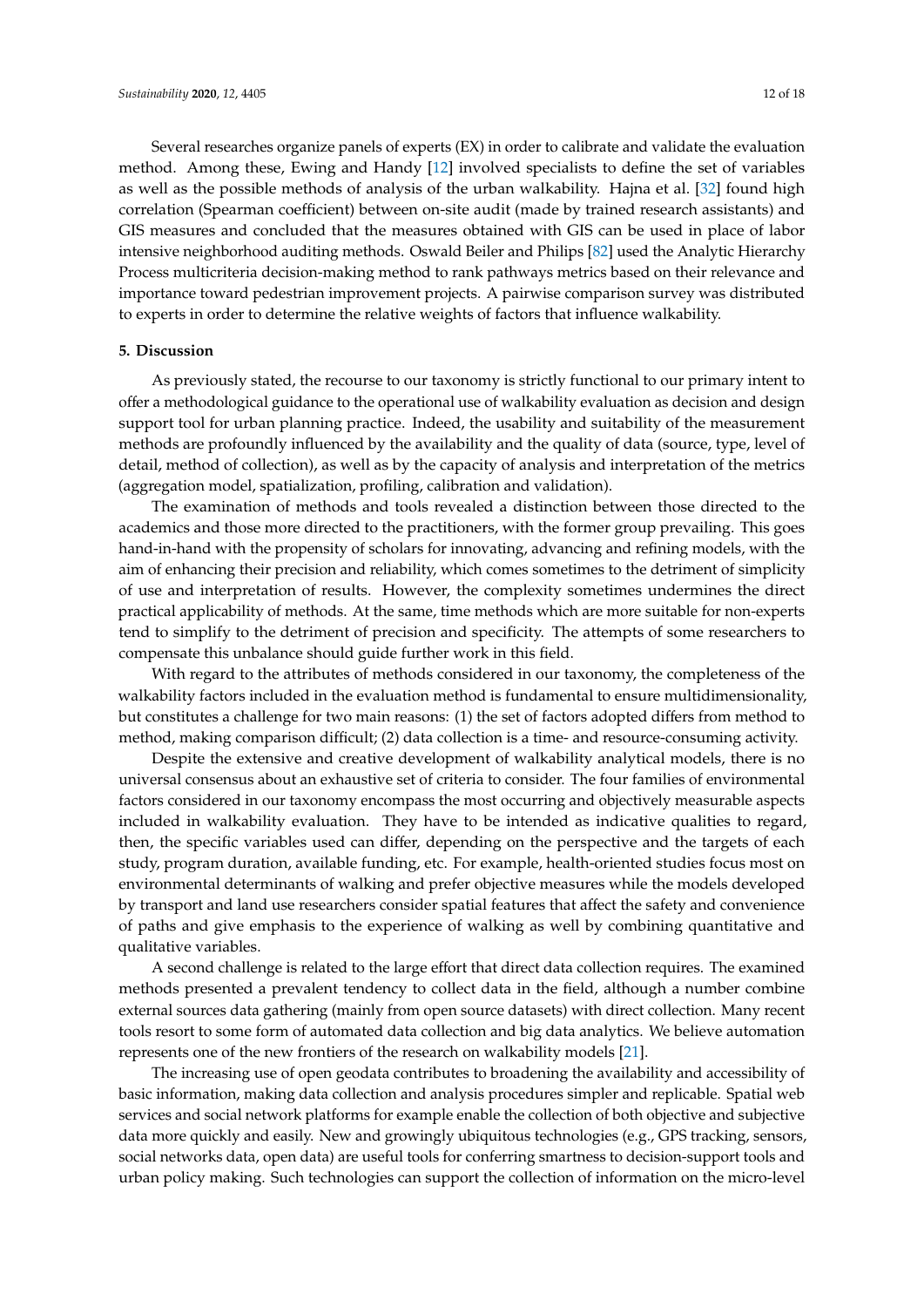that cannot be gathered without expensive efforts by simple audit tools or existing administrative datasets. In sum, open source geodata and software increase both the operationality and usability of walkability assessment methods. The ability to encompass and integrate both objective and subjective information is another important requirement of walkability-oriented planning support systems. Our investigation has shown that subjective data are usually used for model calibration and validation, while the attempt to customize the analytical and assessment functions as well as the results according to the intrinsic characteristics of the users (profile of individuals or social groups) and places (catchment areas, neighborhoods, city, regions) is limited only to a few tools analyzed. The analyzed tools were lacking in this aspect. Future work should give more emphasis to the attributes of target populations (habits, sociocultural peculiarities, attitudes, preferences) and to the geographical context (information on geographical setting and its characteristics) in order to better identify singularities and differences to take into account in the evaluation and to make the models more reliable and complete.

The ability to spatialize and visualize data and results, as well as the possibility to dynamically interact with the analytical and evaluation model by increasing precision or introducing new functionalities, make some instruments more suitable to support effectively planning and design processes and give a real contribution to the improvement of spatial behaviors and quality of life. In this regard, the most promising fields of research are about the above-mentioned technological advancements in data capturing and processing and in the representation and communication of outcomes [\[22\]](#page-14-16). For example, the availability of visual support by mean of maps and diagrams, interactive interfaces, visual scenario representation, makes it easier to pinpoint spatial and social inequalities in the distribution of pedestrian accessibility, or give immediate evidence of the impact of specific choices. It can support actors in prioritizing decisions on pedestrian accessibility and assist in the allocation of funding. In such ways, decision-support methods enhance their communicative value by becoming easier to understand and interpret by non-experts.

Finally, the scale of aggregation of data, results, and outcomes is also important, as it allows planners and researchers to manage different levels of detail and different views of the study context, thus revealing relationships, correspondences, or mismatches among factors of walkability and the dimensions of the city.

## **6. Conclusions and Recommendation for Future Work**

In this paper we have presented a survey of operational approaches for measuring urban walkability, which are potentially useful as tools for urban decision and design support. We have developed a taxonomy for the comparison of different evaluation methods. The taxonomy, besides proposing a way to systematize the state-of-the-art research on walkability, also offers a set of requirements that we suggest a decision and design support tool should have in order to effectively incorporate the paradigm of urban walkability into urban planning and design strategies, whilst being sensitive to sustainable concerns and attentive to the interaction inhabitant-city.

The study presents limitations. First, the reviewed models apply a wide variety of approaches of conceptualizing and operationalizing urban walkability. This inevitably led to a lack of uniformity among methods, which makes comparison difficult. For this reason, the discussion on selected methods was not based on the specific outcomes and on their reliability, but instead on how the model is structured according to its adherence to the requirements we adopted for decision-support purposes (multidimensionality, operationality, transferability, and immediate usability).

Second, but strictly connected to the first point, for several selected methods, the data used are not easily available and accessible. This may sometimes cloud the full understanding of how the tool works, and how its methodology and outputs may be validated. For this reason, a broader willingness of researchers to make the data and the data processing code and routines available needs to be encouraged in the future.

One last observation goes to the future challenges in urban accessibility analysis and evaluation. The methods analyzed in this paper can be conceived as planning-support tools, as they assist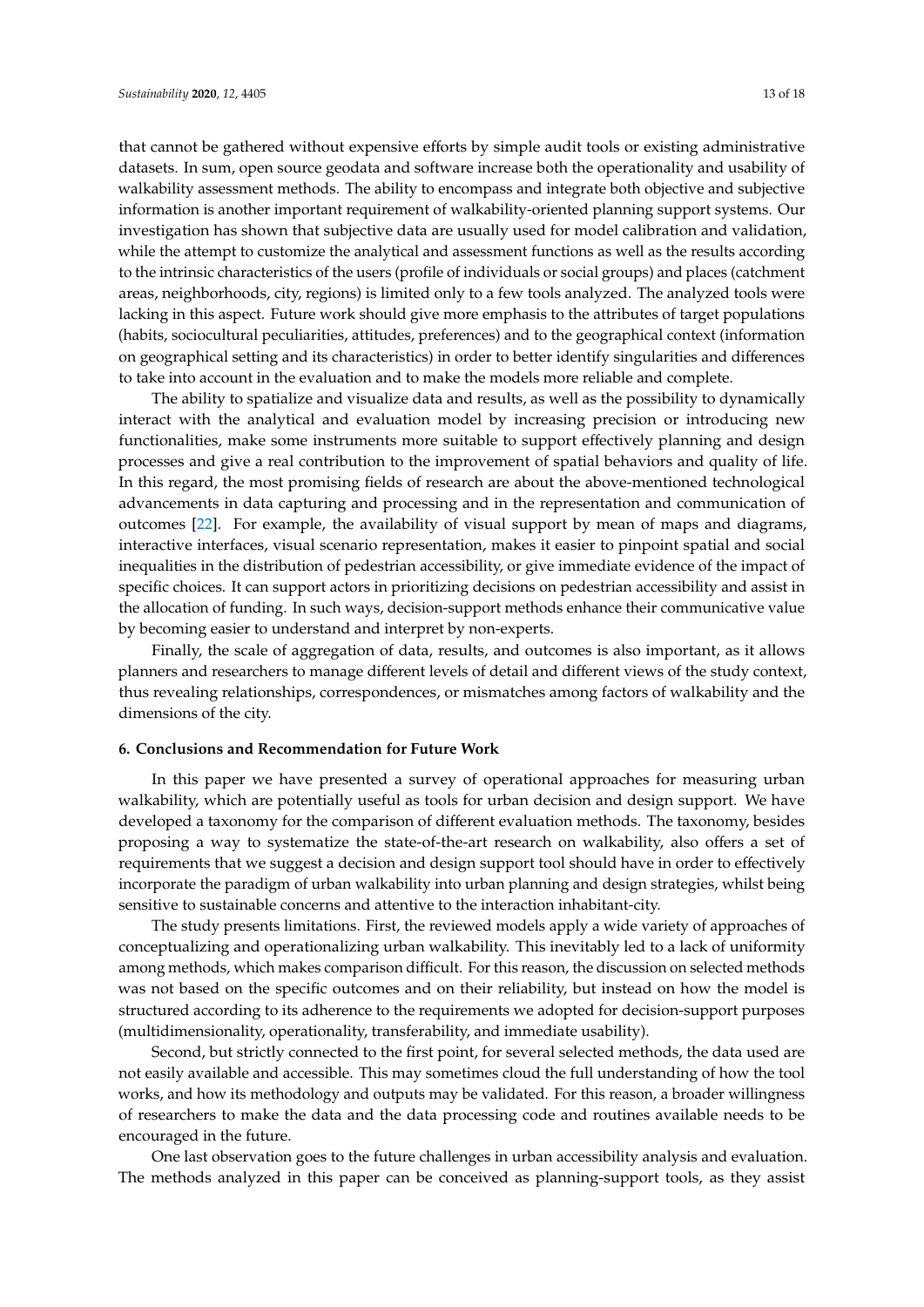<span id="page-13-18"></span><span id="page-13-15"></span>policy-makers in facing long-range problems and developing strategies for the territory. However, we believe that such decision-support methods should go beyond the analysis and assessment of space (either objectively measured and evaluated subjectively), making the analytic process more flexible and inventive, for example by revealing unprecedented sets of alternatives to the decision problem unexpected at the beginning of the policy-making cycle. This creative effort is one of the new challenges not only for urban planning but for the whole public policy field. In conclusion, we hope that the proposed taxonomy of walkability assessment methods can represent a methodological and operational aid for planning researchers, urban analysts, and decision-makers involved in the formulation of policy strategies aimed at enhancing the walkability and the quality of urban space.

<span id="page-13-17"></span>**Supplementary Materials:** The following are available online at http://[www.mdpi.com](http://www.mdpi.com/2071-1050/12/11/4405/s1)/2071-1050/12/11/4405/s1. The following are available online at Table S1: Reviewed studies.

<span id="page-13-19"></span>**Author Contributions:** Conceptualization, I.B., T.C., G.F. and G.A.T.; Formal analysis, T.C. and G.F.; Methodology, I.B., T.C., G.F. and G.A.T.; Supervision, I.B. and G.A.T.; Writing – original draft, T.C. and G.F.; Writing – review & editing, I.B., T.C. and G.F. All authors have read and agreed to the published version of the manuscript.

**Funding:** This research received no external funding

<span id="page-13-20"></span>**Conflicts of Interest:** The authors declare no conflict of interest.

## **References**

- <span id="page-13-0"></span>1. Cervero, R.; Duncan, M. Walking, bicycling, and urban landscapes: Evidence from the San Francisco Bay area. *Am. J. Public Health* **2003**, *93*, 1478–1483. [\[CrossRef\]](http://dx.doi.org/10.2105/AJPH.93.9.1478) [\[PubMed\]](http://www.ncbi.nlm.nih.gov/pubmed/12948966)
- <span id="page-13-16"></span><span id="page-13-11"></span>2. Clifton, K.J.; Livi Smith, A.D.; Rodriguez, D. The development and testing of an audit for the pedestrian environment. *Landsc. Urban Plan.* **2007**, *80*, 95–110. [\[CrossRef\]](http://dx.doi.org/10.1016/j.landurbplan.2006.06.008)
- <span id="page-13-12"></span>3. Forsyth, A. What is a walkable place? The walkability debate in urban design. *Urban. Des. Int.* **2015**, *20*, 274–292. [\[CrossRef\]](http://dx.doi.org/10.1057/udi.2015.22)
- <span id="page-13-14"></span>4. Frank, L.D.; Sallis, J.F.; Conway, T.L.; Chapman, J.E.; Saelens, B.E.; Bachman, W. Many pathways from land use to health. *J. Am. Plan. Assoc.* **2006**, *72*, 75–87. [\[CrossRef\]](http://dx.doi.org/10.1080/01944360608976725)
- 5. Livi, A.D.; Clifton, K.J. Issues and methods in capturing pedestrian behaviors, attitudes and perceptions: Experiences with a community-based walkability survey. *Transp. Res. Board Annu. Meet.* **2004**, 1–17.
- 6. Páez, A. Mapping travelers' attitudes: Does space matter? *J. Transp. Geogr.* **2013**, *26*, 117–125. [\[CrossRef\]](http://dx.doi.org/10.1016/j.jtrangeo.2012.09.002)
- <span id="page-13-3"></span>7. Porta, S.; Renne, J.L. Linking urban design to sustainability: Formal indicators of social urban sustainability field research in Perth, Western Australia. *URBAN Des. Int.* **2005**, *10*, 51–64. [\[CrossRef\]](http://dx.doi.org/10.1057/palgrave.udi.9000136)
- <span id="page-13-1"></span>8. Speck, J. *Walkable City: How Downtown Can Save America, One Step At a Time*; North Point Press: New York, NY, USA, 2012; ISBN 978-0-374-28581-4.
- <span id="page-13-2"></span>9. Hansen, W.G. How accessibility shapes land use. *J. Am. Inst. Plann.* **1959**, *25*, 73–76. [\[CrossRef\]](http://dx.doi.org/10.1080/01944365908978307)
- <span id="page-13-4"></span>10. Blečić, I.; Cecchini, A.; Congiu, T.; Fancello, G.; Trunfio, G.A. Evaluating walkability: A capability-wise planning and design support system. *Int. J. Geogr. Inf. Sci.* **2015**, *29*, 1350–1374. [\[CrossRef\]](http://dx.doi.org/10.1080/13658816.2015.1026824)
- 11. Capolongo, S.; Rebecchi, A.; Dettori, M.; Appolloni, L.; Azara, A.; Buffoli, M.; Capasso, L.; Casuccio, A.; Oliveri Conti, G.; D'Amico, A.; et al. Healthy design and urban planning strategies, actions, and policy to achieve salutogenic cities. *Int. J. Environ. Res. Public Health* **2018**, *15*, 2698. [\[CrossRef\]](http://dx.doi.org/10.3390/ijerph15122698)
- <span id="page-13-5"></span>12. Ewing, R.; Handy, S.L. Measuring the unmeasurable: Urban design qualities related to walkability. *J. Urban. Des.* **2009**, *14*, 65–84. [\[CrossRef\]](http://dx.doi.org/10.1080/13574800802451155)
- <span id="page-13-6"></span>13. Sen, A. *The Idea of Justice*; Harvard University Press: Cambridge, MA, USA, 2009; ISBN 9780674036130.
- <span id="page-13-7"></span>14. Lynch, K. *The Image Of The City*; MIT Press: Cambridge, MA, USA, 1960.
- 15. Lynch, K. *A Theory Of Good City Form*; The MIT Press: Cambridge, MA, USA, 1981; ISBN 0-262-12085-2.
- <span id="page-13-13"></span>16. Kelly, C.E.; Tight, M.R.; Hodgson, F.C.; Page, M.W. A comparison of three methods for assessing the walkability of the pedestrian environment. *J. Transp. Geogr.* **2011**, *19*, 1500–1508. [\[CrossRef\]](http://dx.doi.org/10.1016/j.jtrangeo.2010.08.001)
- <span id="page-13-8"></span>17. Sitte, C. *Der Städtebau nach Seinen Künstlerischen Grundsätzen*; Dodi, L., Ed.; Antonio Vallardi Editore: Milano, Italy, 1953. (In Italian)
- <span id="page-13-9"></span>18. Harvey, D. The right to the city. *Int. J. Urban. Reg. Res.* **2003**, *27*, 939–941. [\[CrossRef\]](http://dx.doi.org/10.1111/j.0309-1317.2003.00492.x)
- 19. Jacobs, J. *The Death and Life of Great American Cities*, 1st ed.; Random House: New York, NY, USA, 1961.
- <span id="page-13-10"></span>20. Lefebvre, H. *Writings on Cities*; Blackwell Publishers Ltd.: Hoboken, NJ, USA, 1996; ISBN 0-631-19188-7.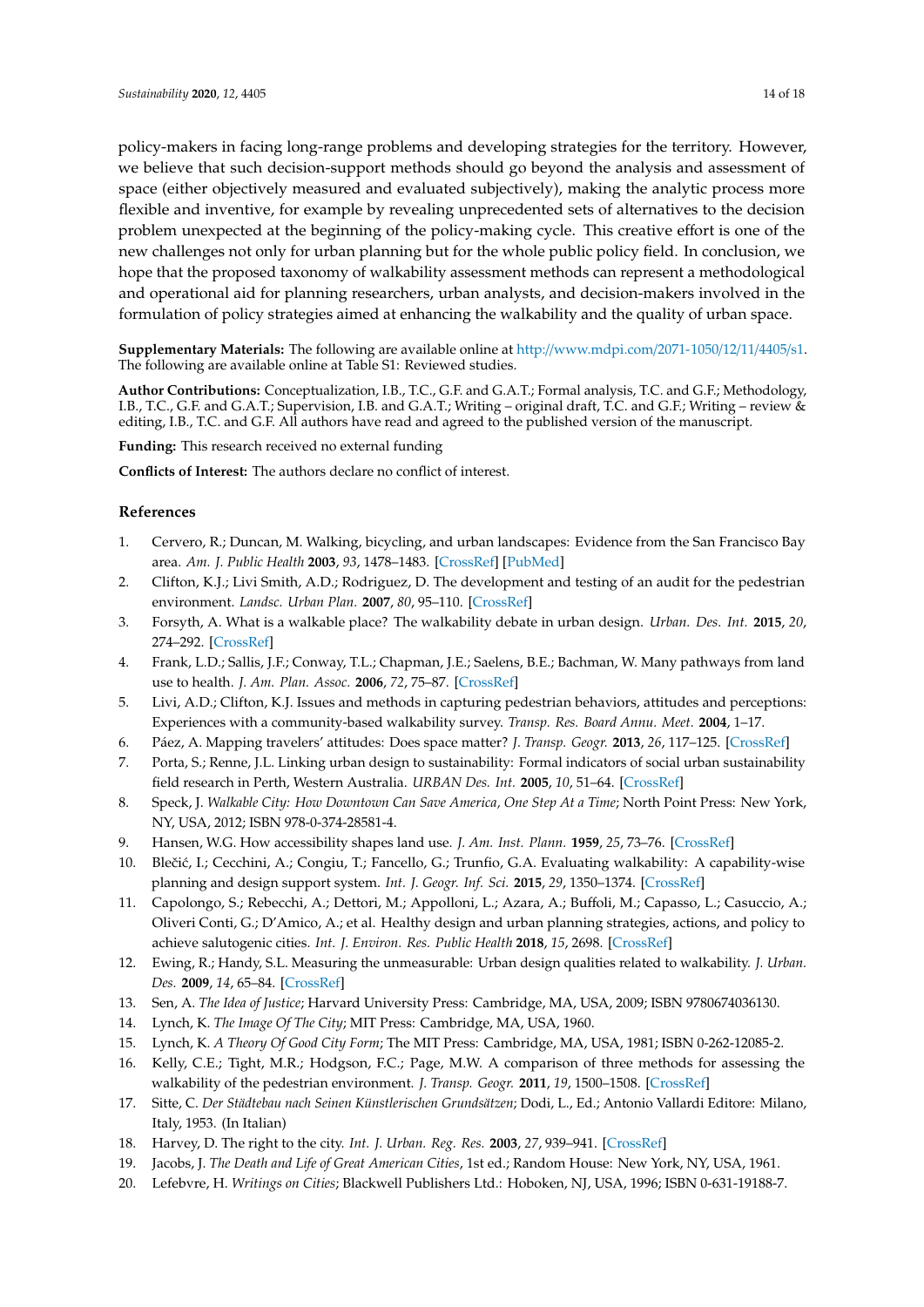- <span id="page-14-23"></span><span id="page-14-0"></span>21. Blečić, I.; Cecchini, A.; Trunfio, G.A. Towards Automatic Assessment of Perceived Walkability. In *Computational Science and Its Applications – ICCSA 2018, Proceedings of the 18th International Conference on Computational Science and Its Applications Part III, Melbourne, VIC, Australia, 2–5 July 2018*; Springer: Cham, Switzerland, 2018; Volume 10962, pp. 351–365.
- <span id="page-14-20"></span><span id="page-14-16"></span>22. Boulange, C.; Pettit, C.; Gunn, L.D.; Giles-Corti, B.; Badland, H. Improving planning analysis and decision making: The development and application of a Walkability Planning Support System. *J. Transp. Geogr.* **2018**, *69*, 129–137. [\[CrossRef\]](http://dx.doi.org/10.1016/j.jtrangeo.2018.04.017)
- <span id="page-14-2"></span>23. Maghelal, P.K.; Capp, C.J. Walkability: A review of existing pedestrian indices. *URISA J.* **2011**, *23*, 5–19.
- <span id="page-14-11"></span>24. Moudon, A.V.; Lee, C. Walking and biking: An evaluation of environmental audit instruments. *Am. J. Heal. Promot.* **2003**, *18*, 21–37. [\[CrossRef\]](http://dx.doi.org/10.4278/0890-1171-18.1.21) [\[PubMed\]](http://www.ncbi.nlm.nih.gov/pubmed/13677960)
- <span id="page-14-21"></span><span id="page-14-3"></span>25. Saelens, B.E.; Handy, S.L. Built environment correlates of walking: A review. *Med. Sci. Sports Exerc.* **2008**, *40*, S550–S566. [\[CrossRef\]](http://dx.doi.org/10.1249/MSS.0b013e31817c67a4)
- <span id="page-14-19"></span><span id="page-14-1"></span>26. Talen, E.; Koschinsky, J. The walkable neighborhood: A literature review. *Int. J. Sustain. L Use Urban. Plan.* **2013**, *1*, 42–63. [\[CrossRef\]](http://dx.doi.org/10.24102/ijslup.v1i1.211)
- <span id="page-14-22"></span><span id="page-14-4"></span>27. Garin, N.; Olaya, B.; Miret, M.; Ayuso-Mateos, J.L.; Power, M.; Bucciarelli, P.; Haro, J.M. Built environment and elderly population health: A comprehensive literature review. *Clin. Pract. Epidemiol. Ment. Health* **2014**, *10*, 103–115. [\[CrossRef\]](http://dx.doi.org/10.2174/1745017901410010103)
- <span id="page-14-7"></span>28. Ewing, R.; Cervero, R. Travel and the built environment: A meta-analysis. *J. Am. Plan. Assoc.* **2010**, *76*, 265–294. [\[CrossRef\]](http://dx.doi.org/10.1080/01944361003766766)
- <span id="page-14-5"></span>29. Ewing, R.; Cervero, R. Travel and the built environment: A synthesis. *Transp. Res. Rec. J. Transp. Res. Board* **2001**, *1780*, 87–114. [\[CrossRef\]](http://dx.doi.org/10.3141/1780-10)
- <span id="page-14-15"></span>30. Forsyth, A.; Hearst, M.; Oakes, M.; Schmitz, K.H. Design and destinations: Factors influencing walking and total physical activity. *Urban. Stud.* **2008**, *45*, 1973–1996. [\[CrossRef\]](http://dx.doi.org/10.1177/0042098008093386)
- <span id="page-14-18"></span>31. Glazier, R.H.; Weyman, J.T.; Creatore, M.I.; Gozdyra, P.; Moineddin, R.; Matheson, F.I.; Booth, G.L. Development and validation of an urban walkability index for Toronto, Canada. *Toronto Commu. Health Profiles Partnersh.* **2012**, 18–21. Available online: http://[www.torontohealthprofiles.ca](http://www.torontohealthprofiles.ca/a_documents/aboutTheData/12_1_ReportsAndPapers_Walkability_WKB_2012.pdf)/a\_documents/aboutTheData/ [12\\_1\\_ReportsAndPapers\\_Walkability\\_WKB\\_2012.pdf](http://www.torontohealthprofiles.ca/a_documents/aboutTheData/12_1_ReportsAndPapers_Walkability_WKB_2012.pdf) (accessed on 20 October 2019).
- <span id="page-14-14"></span>32. Hajna, S.; Dasgupta, K.; Halparin, M.; Ross, N.A. Neighborhood walkability: Field validation of geographic information system measures. *Am. J. Prev. Med.* **2013**, *44*, e55–e59. [\[CrossRef\]](http://dx.doi.org/10.1016/j.amepre.2013.01.033)
- <span id="page-14-13"></span>33. Iacono, M.; Krizek, K.J.; El-Geneidy, A. Measuring non-motorized accessibility: Issues, alternatives, and execution. *J. Transp. Geogr.* **2010**, *18*, 133–140. [\[CrossRef\]](http://dx.doi.org/10.1016/j.jtrangeo.2009.02.002)
- <span id="page-14-12"></span>34. Moudon, A.V.; Lee, C.; Cheadle, A.D.; Garvin, C.; Johnson, D.; Schmid, T.L.; Weathers, R.D.; Lin, L. Operational definitions of walkable neighborhood: Theoretical and empirical insights. *J. Phys. Act. Health* **2006**, *3*, S99–S117. [\[CrossRef\]](http://dx.doi.org/10.1123/jpah.3.s1.s99)
- <span id="page-14-17"></span>35. Owen, N.; Cerin, E.; Leslie, E.; duToit, L.; Coffee, N.; Frank, L.D.; Bauman, A.E.; Hugo, G.; Saelens, B.E.; Sallis, J.F. Neighborhood walkability and the walking behavior of Australian adults. *Am. J. Prev. Med.* **2007**, *33*, 387–395. [\[CrossRef\]](http://dx.doi.org/10.1016/j.amepre.2007.07.025)
- 36. Peiravian, F.; Derrible, S.; Ijaz, F. Development and application of the pedestrian environment index (PEI). *J. Transp. Geogr.* **2014**, *39*, 73–84. [\[CrossRef\]](http://dx.doi.org/10.1016/j.jtrangeo.2014.06.020)
- <span id="page-14-6"></span>37. Talen, E. Pedestrian Access as a measure of urban quality. *Plan. Pract. Res.* **2002**, *17*, 257–278. [\[CrossRef\]](http://dx.doi.org/10.1080/026974502200005634)
- <span id="page-14-8"></span>38. Saelens, B.E.; Sallis, J.F.; Frank, L.D. Environmental correlates of walking and cycling: Findings from the transportation, urban design, and planning literatures. *Ann. Behav. Med.* **2003**, *2*, 80–91. [\[CrossRef\]](http://dx.doi.org/10.1207/S15324796ABM2502_03)
- <span id="page-14-9"></span>39. Buck, C.; Pohlabeln, H.; Huybrechts, I.; De Bourdeaudhuij, I.; Pitsiladis, Y.; Reisch, L.; Pigeot, I. Development and application of a moveability index to quantify possibilities for physical activity in the built environment of children. *Health Place* **2011**, *17*, 1191–1201. [\[CrossRef\]](http://dx.doi.org/10.1016/j.healthplace.2011.08.011) [\[PubMed\]](http://www.ncbi.nlm.nih.gov/pubmed/21920796)
- 40. D'Alessandro, D.; Arletti, S.; Azara, A.; Buffoli, M.; Capasso, L.; Cappuccitti, A.; Casuccio, A.; Cecchini, A.; Costa, G.; De, A.M.M. Strategies for disease prevention and health promotion in urban areas: The erice 50 charter. *Annali di Igiene Medicina Preventiva e di Comunità* **2017**, *29*, 481–493. [\[CrossRef\]](http://dx.doi.org/10.1093/eurpub/cky212.600) [\[PubMed\]](http://www.ncbi.nlm.nih.gov/pubmed/29048447)
- 41. Forsyth, A.; Southworth, M. Cities Afoot—Pedestrians, walkability and urban design. *J. Urban. Des.* **2008**, *13*, 1–3. [\[CrossRef\]](http://dx.doi.org/10.1080/13574800701816896)
- <span id="page-14-10"></span>42. Saelens, B.E.; Sallis, J.F.; Black, J.B.; Chen, D. Neighborhood—Based differences in physical activity: An environment scale evaluation. *Am. J. Public Health* **2003**, *93*, 1552–1558. [\[CrossRef\]](http://dx.doi.org/10.2105/AJPH.93.9.1552) [\[PubMed\]](http://www.ncbi.nlm.nih.gov/pubmed/12948979)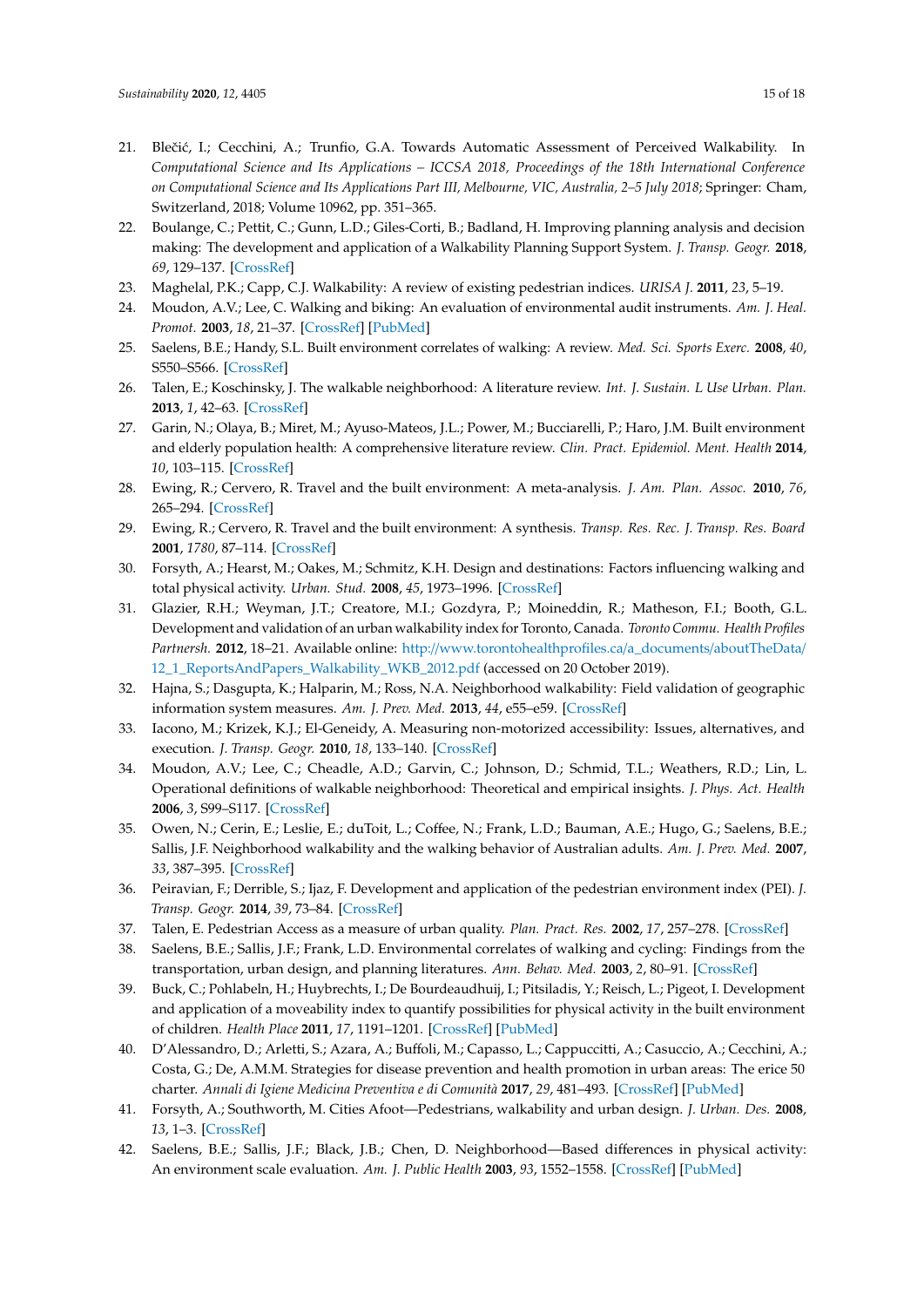- <span id="page-15-25"></span><span id="page-15-23"></span><span id="page-15-21"></span><span id="page-15-0"></span>43. Van Dyck, D.; Cardon, G.; Deforche, B.; De Bourdeaudhuij, I. Do adults like living in high-walkable neighborhoods? Associations of walkability parameters with neighborhood satisfaction and possible mediators. *Health Place* **2011**, *17*, 971–977. [\[CrossRef\]](http://dx.doi.org/10.1016/j.healthplace.2011.04.001)
- <span id="page-15-1"></span>44. Van Dyck, D.; Cerin, E.; Conway, T.L.; De Bourdeaudhuij, I.; Owen, N.; Kerr, J.; Cardon, G.; Frank, L.D.; Saelens, B.E.; Sallis, J.F. Perceived neighborhood environmental attributes associated with adults' leisure-time physical activity: Findings from Belgium, Australia and the USA. *Health Place* **2013**, *19*, 59–68. [\[CrossRef\]](http://dx.doi.org/10.1016/j.healthplace.2012.09.017)
- <span id="page-15-26"></span><span id="page-15-2"></span>45. Zuniga-Teran, A.A.; Orr, B.J.; Gimblett, R.H.; Chalfoun, N.V.; Guertin, D.P.; Marsh, S.E. Neighborhood design, physical activity, and wellbeing: Applying the walkability model. *Int. J. Environ. Res. Public Health* **2017**, *14*, 76. [\[CrossRef\]](http://dx.doi.org/10.3390/ijerph14010076)
- <span id="page-15-3"></span>46. Sundquist, K.; Eriksson, U.; Kawakami, N.; Skog, L.; Ohlsson, H.; Arvidsson, D. Neighborhood walkability, physical activity, and walking behavior: The Swedish neighborhood and physical activity (SNAP) study. *Soc. Sci. Med.* **2011**, *72*, 1266–1273. [\[CrossRef\]](http://dx.doi.org/10.1016/j.socscimed.2011.03.004)
- <span id="page-15-22"></span><span id="page-15-4"></span>47. Congiu, T.; Sotgiu, G.; Castiglia, P.; Azara, A.; Piana, A.; Saderi, L.; Dettori, M. Built environment features and pedestrian accidents: An Italian retrospective study. *Sustainability* **2019**, *11*, 1064. [\[CrossRef\]](http://dx.doi.org/10.3390/su11041064)
- <span id="page-15-5"></span>48. Ewing, R.; Dumbaugh, E. The built environment and traffic safety: A review of empirical evidence. *J. Plan. Lit.* **2009**, *23*, 347–367. [\[CrossRef\]](http://dx.doi.org/10.1177/0885412209335553)
- <span id="page-15-6"></span>49. Handy, S.L.; Niemeier, D.A. Measuring accessibility: An exploration of issues and alternatives. *Environ. Plan. A* **1997**, *29*, 1175–1194. [\[CrossRef\]](http://dx.doi.org/10.1068/a291175)
- <span id="page-15-18"></span>50. Ruiz-Padillo, A.; Pasqual, F.M.; Larranaga Uriarte, A.M.; Cybis, H.B.B. Application of multi-criteria decision analysis methods for assessing walkability: A case study in Porto Alegre, Brazil. *Transp. Res. Part. D Transp. Environ.* **2018**, *63*, 855–871. [\[CrossRef\]](http://dx.doi.org/10.1016/j.trd.2018.07.016)
- <span id="page-15-7"></span>51. Taleai, M.; Taheri Amiri, E. Spatial multi-criteria and multi-scale evaluation of walkability potential at street segment level: A case study of Tehran. *Sustain. Cities Soc.* **2017**, *31*, 37–50. [\[CrossRef\]](http://dx.doi.org/10.1016/j.scs.2017.02.011)
- <span id="page-15-24"></span><span id="page-15-8"></span>52. Bejleri, I.; Steiner, R.L.; Fischman, A.; Schmucker, J.M. Using GIS to analyze the role of barriers and facilitators to walking in children's travel to school. *URBAN Des. Int.* **2011**, *16*, 51–62. [\[CrossRef\]](http://dx.doi.org/10.1057/udi.2010.18)
- <span id="page-15-9"></span>53. Towne, S.D.; Won, J.; Lee, S.; Ory, M.G.; Forjuoh, S.N.; Wang, S.; Lee, C. Using Walk Score<sup>TM</sup> and neighborhood perceptions to assess walking among middle-aged and older adults. *J. Community Health* **2016**, *41*, 1–12. [\[CrossRef\]](http://dx.doi.org/10.1007/s10900-016-0180-z) [\[PubMed\]](http://www.ncbi.nlm.nih.gov/pubmed/26994989)
- <span id="page-15-20"></span><span id="page-15-10"></span>54. Cecchini, A.; Congiu, T.; Talu, V.; Tola, G. Mobility policies and extra-small projects for improving mobility of people with autism spectrum disorder. *Sustainability* **2018**, *10*, 3256. [\[CrossRef\]](http://dx.doi.org/10.3390/su10093256)
- <span id="page-15-19"></span><span id="page-15-11"></span>55. Guo, Z.; Loo, B.P.Y. Pedestrian environment and route choice: Evidence from New York City and Hong Kong. *J. Transp. Geogr.* **2013**, *28*, 124–136. [\[CrossRef\]](http://dx.doi.org/10.1016/j.jtrangeo.2012.11.013)
- <span id="page-15-12"></span>56. Frank, L.D.; Sallis, J.F.; Saelens, B.E.; Leary, L.; Cain, K.; Conway, T.L.; Hess, P.M. The development of a walkability index: Application to the neighborhood quality of life study. *Br. J. Sports Med.* **2010**, *44*, 924–933. [\[CrossRef\]](http://dx.doi.org/10.1136/bjsm.2009.058701)
- 57. Leyden, K.M. Social capital and the built environment: The importance of walkable neighborhoods. *Am. J. Public Health* **2003**, *93*, 1546–1551. [\[CrossRef\]](http://dx.doi.org/10.2105/AJPH.93.9.1546)
- 58. Rogers, S.H.; Halstead, J.M.; Gardner, K.H.; Carlson, C.H. Examining walkability and social capital as indicators of quality of life at the municipal and neighborhood scales. *Appl. Res. Qual. Life* **2011**, *6*, 201–213. [\[CrossRef\]](http://dx.doi.org/10.1007/s11482-010-9132-4)
- <span id="page-15-13"></span>59. Talen, E.; Anselin, L. assessing spatial equality: An evaluation of measures of accessibility to public playgrounds. *Environ. Plan.* **1998**, *30*, 595–613. [\[CrossRef\]](http://dx.doi.org/10.1068/a300595)
- <span id="page-15-14"></span>60. Keyvanfar, A.; Ferwati, M.S.; Shafaghat, A.; Lamit, H. A path walkability assessment index model for evaluating and facilitating retail walking using decision-tree-making (DTM) method. *Sustainability* **2018**, *10*, 1035. [\[CrossRef\]](http://dx.doi.org/10.3390/su10041035)
- <span id="page-15-15"></span>61. Rebecchi, A.; Buffoli, M.; Dettori, M.; Appolloni, L.; Azara, A.; Castiglia, P.; D'Alessandro, D.; Capolongo, S. Walkable environments and healthy urban moves: Urban context features assessment framework experienced in Milan. *Sustainability* **2019**, *11*, 2778. [\[CrossRef\]](http://dx.doi.org/10.3390/su11102778)
- <span id="page-15-16"></span>62. Krizek, K.J. Operationalizing neighborhood accessibility for land use-travel behavior research and regional modeling. *J. Plan. Educ. Res.* **2003**, *22*, 270–287. [\[CrossRef\]](http://dx.doi.org/10.1177/0739456X02250315)
- <span id="page-15-17"></span>63. Cervero, R.; Kockelman, K. Travel demand and the 3Ds: Density, diversity, and design. *Transp. Res. Part D Transp. Environ.* **1997**, *2*, 199–219. [\[CrossRef\]](http://dx.doi.org/10.1016/S1361-9209(97)00009-6)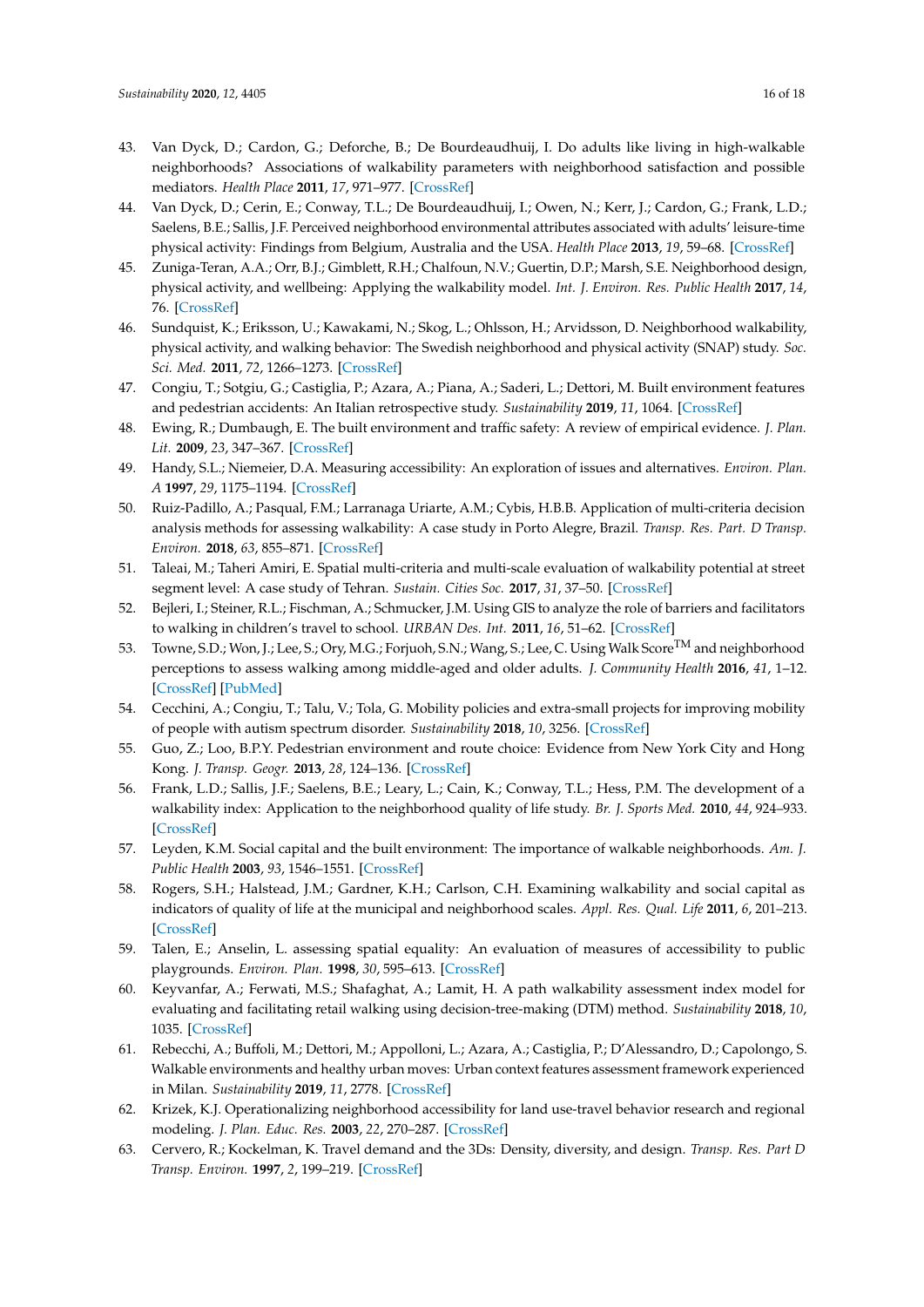- <span id="page-16-26"></span><span id="page-16-23"></span><span id="page-16-22"></span><span id="page-16-20"></span><span id="page-16-0"></span>64. Lee, C.; Moudon, A.V. The 3Ds + R: Quantifying land use and urban form correlates of walking. *Transp. Res. Part. D Transp. Environ.* **2006**, *11*, 204–215. [\[CrossRef\]](http://dx.doi.org/10.1016/j.trd.2006.02.003)
- <span id="page-16-1"></span>65. Gardner, K.; Johnson, T.; Buchan, K.; Pharoah, T. Developing a pedestrian strategy for London. In Proceedings of the Transport Policy and Its Implementation, Uxbridge, UK, 2–6 September 1996; p. 400.
- <span id="page-16-2"></span>66. Pikora, T.; Giles-Corti, B.; Bull, F.; Jamrozik, K.; Donovan, R. Developing a framework for assessment of the environmental determinants of walking and cycling. *Soc. Sci. Med.* **2003**, *56*, 1693–1703. [\[CrossRef\]](http://dx.doi.org/10.1016/S0277-9536(02)00163-6)
- <span id="page-16-3"></span>67. Pikora, T.J.; Bull, F.C.L.; Jamrozik, K.; Knuiman, M.; Giles-Corti, B.; Donovan, R.J. Developing a reliable audit instrument to measure the physical environment for physical activity. *Am. J. Prev. Med.* **2002**, *23*, 187–194. [\[CrossRef\]](http://dx.doi.org/10.1016/S0749-3797(02)00498-1)
- <span id="page-16-4"></span>68. Su, S.; Zhou, H.; Xu, M.; Ru, H.; Wang, W.; Weng, M. Auditing street walkability and associated social inequalities for planning implications. *J. Transp. Geogr.* **2019**, *74*, 62–76. [\[CrossRef\]](http://dx.doi.org/10.1016/j.jtrangeo.2018.11.003)
- <span id="page-16-5"></span>69. Zuniga-Teran, A.A.; Orr, B.J.; Gimblett, R.H.; Chalfoun, N.V.; Going, S.B.; Guertin, D.P.; Marsh, S.E. Designing healthy communities: A walkability analysis of LEED-ND. *Front. Archit. Res.* **2016**, 433–452. [\[CrossRef\]](http://dx.doi.org/10.1016/j.foar.2016.09.004)
- <span id="page-16-6"></span>70. Handy, S. Critical assessment of the literature on the relationships among transportation, land use, and physical activity. *Transp. Res. Board Inst. Med. Comm. Phys. Act. Health Transp. Land Use Resour.* **2005**, *282*, 1–81.
- <span id="page-16-7"></span>71. Amaratunga, D.; Baldry, D.; Sarshar, M.; Newton, R. Quantitative and qualitative research in the built environment: Application of "mixed" research approach. *Work Study* **2002**, *51*, 17–31. [\[CrossRef\]](http://dx.doi.org/10.1108/00438020210415488)
- <span id="page-16-8"></span>72. Lin, L.; Moudon, A.V. Objective versus subjective measures of the built environment, which are most effective in capturing associations with walking? *Health Place* **2010**, *16*, 339–348. [\[CrossRef\]](http://dx.doi.org/10.1016/j.healthplace.2009.11.002) [\[PubMed\]](http://www.ncbi.nlm.nih.gov/pubmed/20004130)
- <span id="page-16-9"></span>73. Klosterman, R.E. Planning Support Systems: A New Perspective on Computer-Aided Planning. *J. Plan. Educ. Res.* **1997**, *17*, 45–54. [\[CrossRef\]](http://dx.doi.org/10.1177/0739456X9701700105)
- <span id="page-16-21"></span>74. Papa, E.; Silva, C.; Te Brömmelstroet, M.; Hull, A. Accessibility instruments for planning practice: A review of European experiences. *J. Transp. Land Use* **2016**, *9*, 57–75. [\[CrossRef\]](http://dx.doi.org/10.5198/jtlu.2015.585)
- <span id="page-16-24"></span>75. Russo, P.; Costabile, M.F.; Lanzilotti, R.; Pettit, C.J. Usability of Planning Support Systems: An Evaluation Framework. In *Planning Support Systems and Smart Cities*; Geertman, S., Ferreira, J., Jr., Goodspeed, R., Stillwell, J., Eds.; Springer International Publishing: Cham, Germany, 2015; pp. 337–353. ISBN 978-3-319-18368-8.
- <span id="page-16-27"></span><span id="page-16-10"></span>76. Te Brömmelstroet, M. Performance of planning support systems: What is it, and how do we report on it? *Comput. Environ. Urban. Syst.* **2013**, *41*, 299–308. [\[CrossRef\]](http://dx.doi.org/10.1016/j.compenvurbsys.2012.07.004)
- <span id="page-16-25"></span><span id="page-16-11"></span>77. Blečić, I.; Talu, V. In Pedestrian Mobility as a Fundamental Urban Right: The Possible Contribution of Children to Urban Walkability. In Proceedings of the Seventh International Conference on Informatics and Urban and Regional Planning INPUT2012, Cagliari, Italy, 10–12 May 2020; Campagna, M., de Montis, A., Isola, F., Lai, S., Pira, C., Zoppi, C., Eds.; FrancoAngeli: Milano, Italy, 2012; pp. 1287–1295.
- <span id="page-16-12"></span>78. Blečić, I.; Cecchini, A.; Talu, V. The Capability Approach in Urban Quality of Life and Urban Policies: Towards a Conceptual Framework. In *City Project and Public Space*; Serreli, S., Ed.; Springer International Publishing: Dordrecht, The Netherlands, 2013; pp. 269–288. ISBN 978-94-007-6037-0.
- <span id="page-16-13"></span>79. Ewing, R.; Clemente, O. *Measuring Urban Design: Metrics for Livable Places*; Island Press: Washington, DC, USA, 2013; ISBN 9781610912099.
- <span id="page-16-15"></span>80. Bader, M.D.M.; Mooney, S.J.; Lee, Y.J.; Sheehan, D.; Neckerman, K.M.; Rundle, A.G.; Teitler, J.O. Development and deployment of the Computer Assisted Neighborhood Visual Assessment System (CANVAS) to measure health-related neighborhood conditions. *Health Place* **2015**, *31*, 163–172. [\[CrossRef\]](http://dx.doi.org/10.1016/j.healthplace.2014.10.012)
- <span id="page-16-18"></span>81. Moura, F.; Cambra, P.; Gonçalves, A.B. Measuring walkability for distinct pedestrian groups with a participatory assessment method: A case study in Lisbon. *Landsc. Urban. Plan.* **2017**, *157*, 282–296. [\[CrossRef\]](http://dx.doi.org/10.1016/j.landurbplan.2016.07.002)
- <span id="page-16-17"></span>82. Oswald Beiler, M.R.; Phillips, B. Prioritizing Pedestrian Corridors Using Walkability Performance Metrics and Decision Analysis. *J. Urban. Plan. Dev.* **2016**, *142*, 4015009. [\[CrossRef\]](http://dx.doi.org/10.1061/(ASCE)UP.1943-5444.0000290)
- <span id="page-16-14"></span>83. Blečić, I.; Cecchini, A.; Congiu, T.; Fancello, F.; Fancello, G.; Trunfio, G.A. *Walkability Explorer: Application to a Case-Study. Lecture Notes in Computer Science (including subseries Lecture Notes in Artificial Intelligence and Lecture Notes in Bioinformatics)*; TeMA Journal of Land Use Mobility and Environment: Naples, Italy, 2015.
- <span id="page-16-16"></span>84. Emery, J.; Crump, C.; Bors, P. Reliability and validity of two instruments designed to assess the walking and bicycling suitability of sidewalks and roads. *Am. J. Health Promot.* **2003**, *18*, 38–46. [\[CrossRef\]](http://dx.doi.org/10.4278/0890-1171-18.1.38)
- <span id="page-16-19"></span>85. Ghani, N.A.; Shah, M.Z.; Mokhtar, S. Incorporating pedestrian index into Googlemaps. *Plan. Malaysia* **2013**, *11*, 119–136.